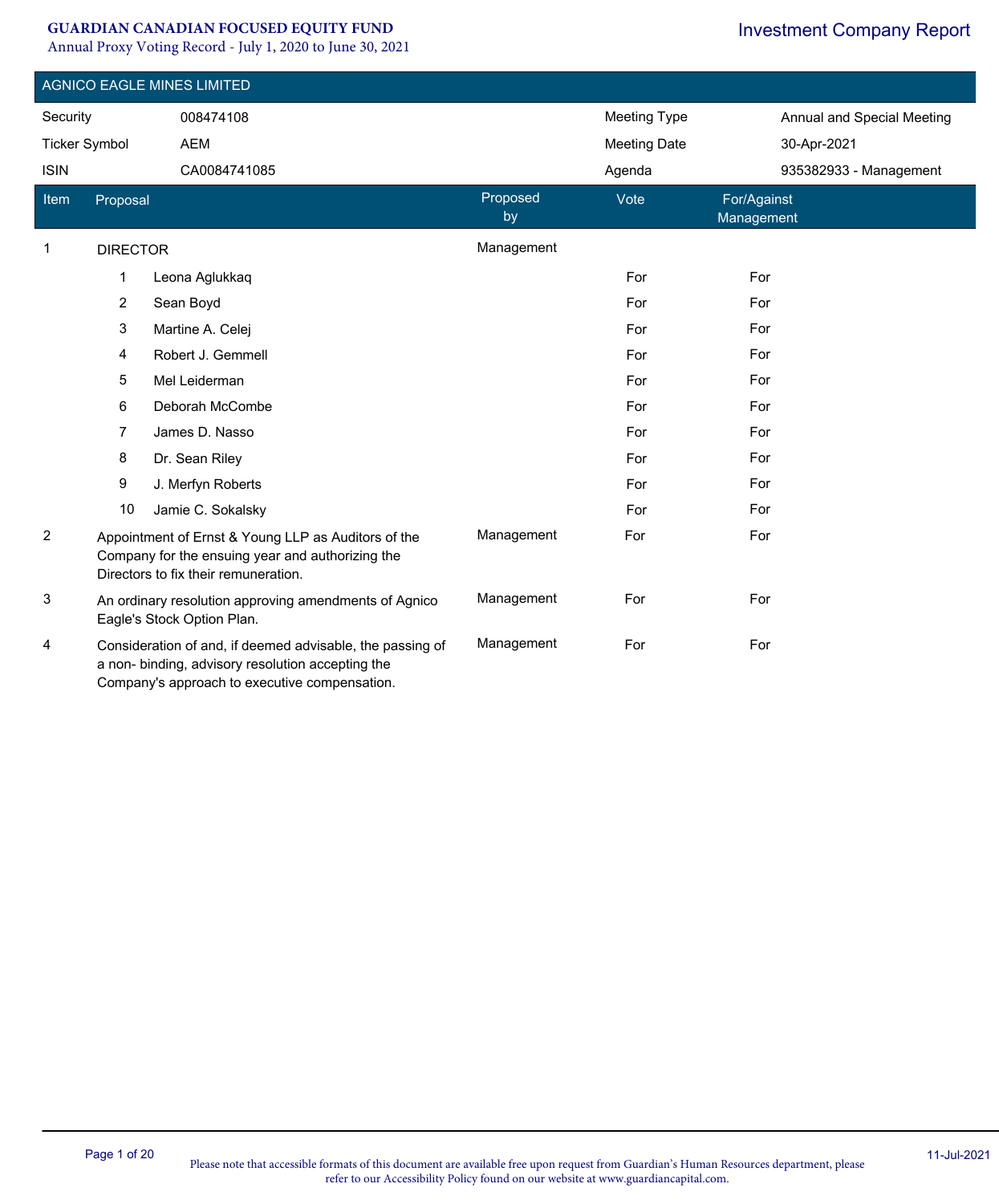|                         |                 | ALIMENTATION COUCHE-TARD INC.                                                                                                                                                                                                             |                |                     |                           |  |
|-------------------------|-----------------|-------------------------------------------------------------------------------------------------------------------------------------------------------------------------------------------------------------------------------------------|----------------|---------------------|---------------------------|--|
| Security                |                 | 01626P403                                                                                                                                                                                                                                 |                | <b>Meeting Type</b> | Annual                    |  |
| <b>Ticker Symbol</b>    |                 | <b>ANCUF</b>                                                                                                                                                                                                                              |                | <b>Meeting Date</b> | 16-Sep-2020               |  |
| <b>ISIN</b>             |                 | CA01626P4033                                                                                                                                                                                                                              |                | Agenda              | 935255415 - Management    |  |
| Item                    | Proposal        |                                                                                                                                                                                                                                           | Proposed<br>by | Vote                | For/Against<br>Management |  |
| 1                       |                 | Appoint the auditor until the next annual meeting and<br>authorize the Board of Directors to set their remuneration<br>- PricewaterhouseCoopers LLP                                                                                       | Management     | For                 | For                       |  |
| $\overline{\mathbf{c}}$ | <b>DIRECTOR</b> |                                                                                                                                                                                                                                           | Management     |                     |                           |  |
|                         | 1               | Alain Bouchard                                                                                                                                                                                                                            |                | For                 | For                       |  |
|                         | 2               | Mélanie Kau                                                                                                                                                                                                                               |                | For                 | For                       |  |
|                         | 3               | Jean Bernier                                                                                                                                                                                                                              |                | For                 | For                       |  |
|                         | 4               | Eric Boyko                                                                                                                                                                                                                                |                | For                 | For                       |  |
|                         | 5               | Jacques D'Amours                                                                                                                                                                                                                          |                | For                 | For                       |  |
|                         | 6               | Janice L. Fields                                                                                                                                                                                                                          |                | For                 | For                       |  |
|                         | 7               | <b>Richard Fortin</b>                                                                                                                                                                                                                     |                | For                 | For                       |  |
|                         | 8               | Brian Hannasch                                                                                                                                                                                                                            |                | For                 | For                       |  |
|                         | 9               | Marie Josée Lamothe                                                                                                                                                                                                                       |                | For                 | For                       |  |
|                         | 10              | Monique F. Leroux                                                                                                                                                                                                                         |                | For                 | For                       |  |
|                         | 11              | Réal Plourde                                                                                                                                                                                                                              |                | For                 | For                       |  |
|                         | 12              | Daniel Rabinowicz                                                                                                                                                                                                                         |                | For                 | For                       |  |
|                         | 13              | Louis Têtu                                                                                                                                                                                                                                |                | For                 | For                       |  |
| 3                       |                 | On an advisory basis and not to diminish the role and<br>responsibilities of the board of directors that the<br>shareholders accept the approach to executive<br>compensation as disclosed in our 2020 management<br>information circular | Management     | For                 | For                       |  |
| 4                       | compensation    | Shareholder proposal No.1 Integration of environmental,<br>social and governance criteria in establishing executive                                                                                                                       | Shareholder    | For                 | Against                   |  |
| 5                       |                 | Shareholder proposal No.2 Independence of directors                                                                                                                                                                                       | Shareholder    | Against             | For                       |  |
| 6                       | policy          | Shareholder proposal No.3 Responsible employment                                                                                                                                                                                          | Shareholder    | Against             | For                       |  |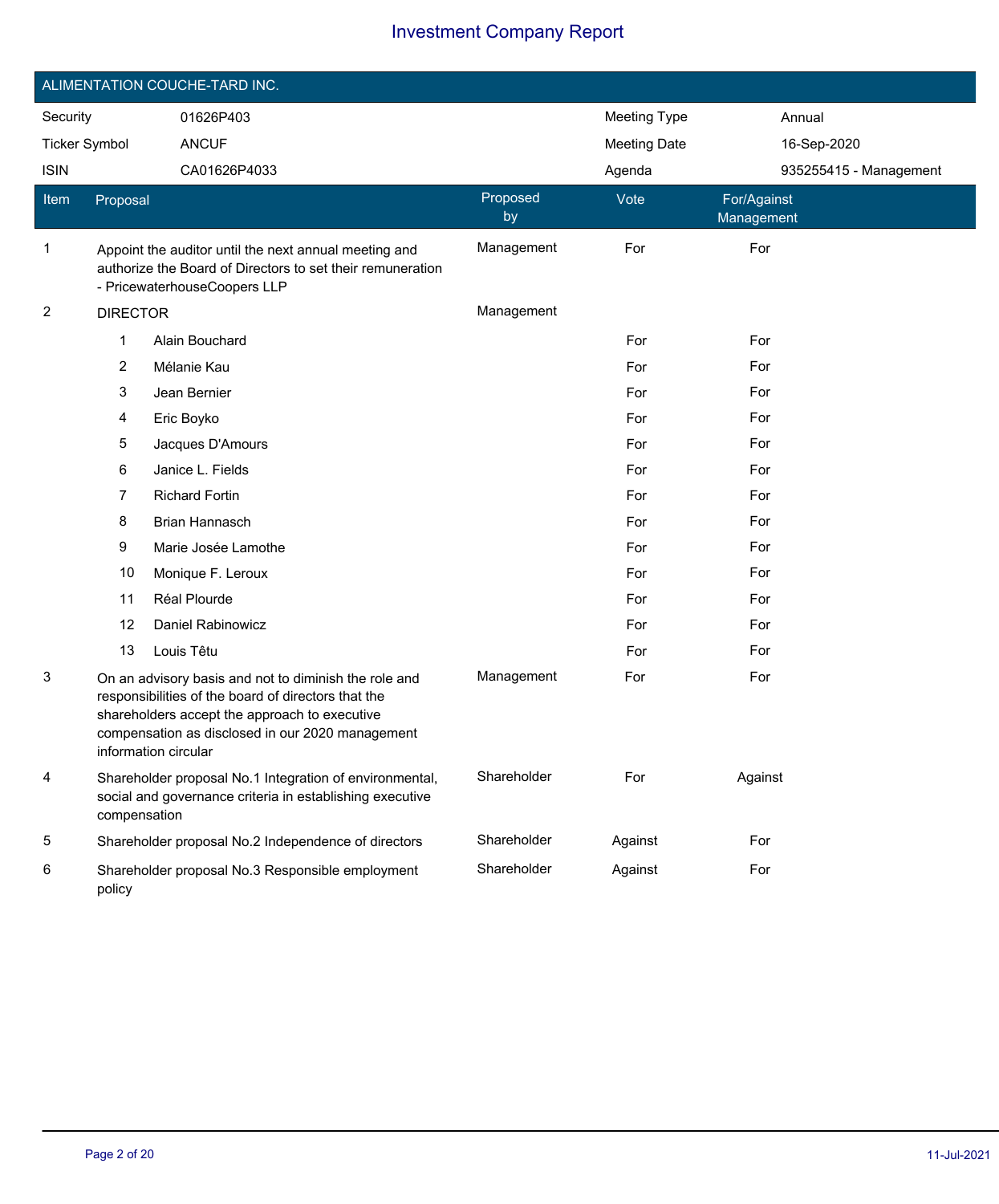|                                     |                 | <b>BADGER DAYLIGHTING LTD.</b>                                                                                                                                                                          |                     |                            |                           |
|-------------------------------------|-----------------|---------------------------------------------------------------------------------------------------------------------------------------------------------------------------------------------------------|---------------------|----------------------------|---------------------------|
| Security                            |                 | 05651W209                                                                                                                                                                                               | <b>Meeting Type</b> | Annual and Special Meeting |                           |
| <b>Ticker Symbol</b><br><b>ISIN</b> |                 | <b>BADFF</b>                                                                                                                                                                                            |                     | <b>Meeting Date</b>        | 05-May-2021               |
|                                     |                 | CA05651W2094                                                                                                                                                                                            |                     | Agenda                     | 935393974 - Management    |
| Item                                | Proposal        |                                                                                                                                                                                                         | Proposed<br>by      | Vote                       | For/Against<br>Management |
| $\mathbf{1}$                        | <b>DIRECTOR</b> |                                                                                                                                                                                                         | Management          |                            |                           |
|                                     | 1               | <b>Catherine Best</b>                                                                                                                                                                                   |                     | For                        | For                       |
|                                     | $\overline{c}$  | <b>Grant Billing</b>                                                                                                                                                                                    |                     | For                        | For                       |
|                                     | 3               | David Bronicheski                                                                                                                                                                                       |                     | For                        | For                       |
|                                     | 4               | <b>William Derwin</b>                                                                                                                                                                                   |                     | For                        | For                       |
|                                     | 5               | Stephen Jones                                                                                                                                                                                           |                     | For                        | For                       |
|                                     | 6               | Mary Jordan                                                                                                                                                                                             |                     | For                        | For                       |
|                                     | 7               | William Lingard                                                                                                                                                                                         |                     | For                        | For                       |
|                                     | 8               | Glen Roane                                                                                                                                                                                              |                     | For                        | For                       |
|                                     | 9               | Paul Vanderberg                                                                                                                                                                                         |                     | For                        | For                       |
| 2                                   | auditors.       | To appoint Deloitte LLP, Chartered Accountants, as<br>auditors of Badger for the ensuing year and to authorize<br>the directors of Badger to fix the remuneration of such                               | Management          | For                        | For                       |
| 3                                   | of Badger.      | To accept the approach to executive compensation<br>disclosed in the management proxy circular delivered in<br>advance of the 2021 annual meeting of the shareholders                                   | Management          | For                        | For                       |
| 4                                   |                 | Repealing and Replacing Badgers existing By-Law No. 1<br>as disclosed in the management proxy circular delivered<br>in advance of the 2021 annual and special meeting of the<br>shareholders of Badger. | Management          | For                        | For                       |
| 5                                   |                 | Amending Badger's articles to change its name to Badger<br>Infrastructure Solutions Ltd.                                                                                                                | Management          | For                        | For                       |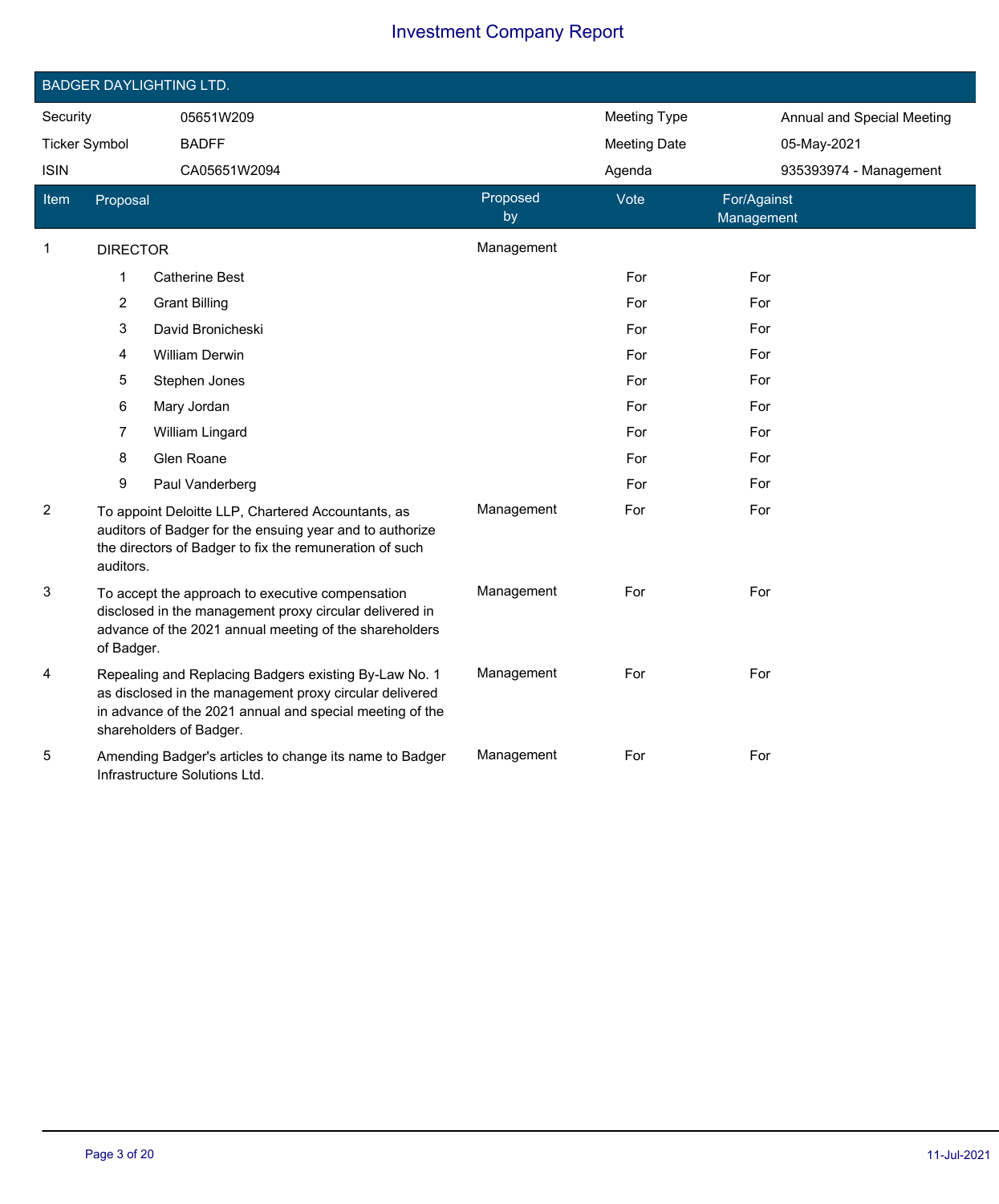|                      | <b>BAUSCH HEALTH COMPANIES, INC.</b> |                                                                                                                                                                           |                |                     |                           |  |  |  |
|----------------------|--------------------------------------|---------------------------------------------------------------------------------------------------------------------------------------------------------------------------|----------------|---------------------|---------------------------|--|--|--|
| Security             |                                      | 071734107                                                                                                                                                                 |                | Meeting Type        | Annual                    |  |  |  |
| <b>Ticker Symbol</b> |                                      | <b>BHC</b>                                                                                                                                                                |                | <b>Meeting Date</b> | 27-Apr-2021               |  |  |  |
| <b>ISIN</b>          |                                      | CA0717341071                                                                                                                                                              |                | Agenda              | 935352726 - Management    |  |  |  |
| Item                 | Proposal                             |                                                                                                                                                                           | Proposed<br>by | Vote                | For/Against<br>Management |  |  |  |
| 1A.                  |                                      | Election of Director: Richard U. De Schutter                                                                                                                              | Management     | For                 | For                       |  |  |  |
| 1B.                  |                                      | Election of Director: D. Robert Hale                                                                                                                                      | Management     | For                 | For                       |  |  |  |
| 1C.                  |                                      | Election of Director: Brett Icahn                                                                                                                                         | Management     | For                 | For                       |  |  |  |
| 1D.                  |                                      | Election of Director: Dr. Argeris (Jerry) N. Karabelas                                                                                                                    | Management     | For                 | For                       |  |  |  |
| 1E.                  |                                      | Election of Director: Sarah B. Kavanagh                                                                                                                                   | Management     | For                 | For                       |  |  |  |
| 1F.                  |                                      | Election of Director: Steven D. Miller                                                                                                                                    | Management     | For                 | For                       |  |  |  |
| 1G.                  |                                      | Election of Director: Joseph C. Papa                                                                                                                                      | Management     | For                 | For                       |  |  |  |
| 1H.                  |                                      | Election of Director: John A. Paulson                                                                                                                                     | Management     | For                 | For                       |  |  |  |
| 1I.                  |                                      | Election of Director: Robert N. Power                                                                                                                                     | Management     | For                 | For                       |  |  |  |
| 1J.                  |                                      | Election of Director: Russel C. Robertson                                                                                                                                 | Management     | For                 | For                       |  |  |  |
| 1K.                  |                                      | Election of Director: Thomas W. Ross, Sr.                                                                                                                                 | Management     | For                 | For                       |  |  |  |
| 1L.                  |                                      | Election of Director: Andrew C. von Eschenbach, M.D.                                                                                                                      | Management     | For                 | For                       |  |  |  |
| 1M.                  |                                      | Election of Director: Amy B. Wechsler, M.D.                                                                                                                               | Management     | For                 | For                       |  |  |  |
| 2.                   |                                      | The approval, in an advisory vote, of the compensation of<br>our Named Executive Officers.                                                                                | Management     | For                 | For                       |  |  |  |
| 3.                   |                                      | To appoint PricewaterhouseCoopers LLP as the auditor<br>for the Company to hold office until the close of the 2022<br>Annual Meeting of Shareholders and to authorize the | Management     | For                 | For                       |  |  |  |

remuneration.

Company's Board of Directors to fix the auditor's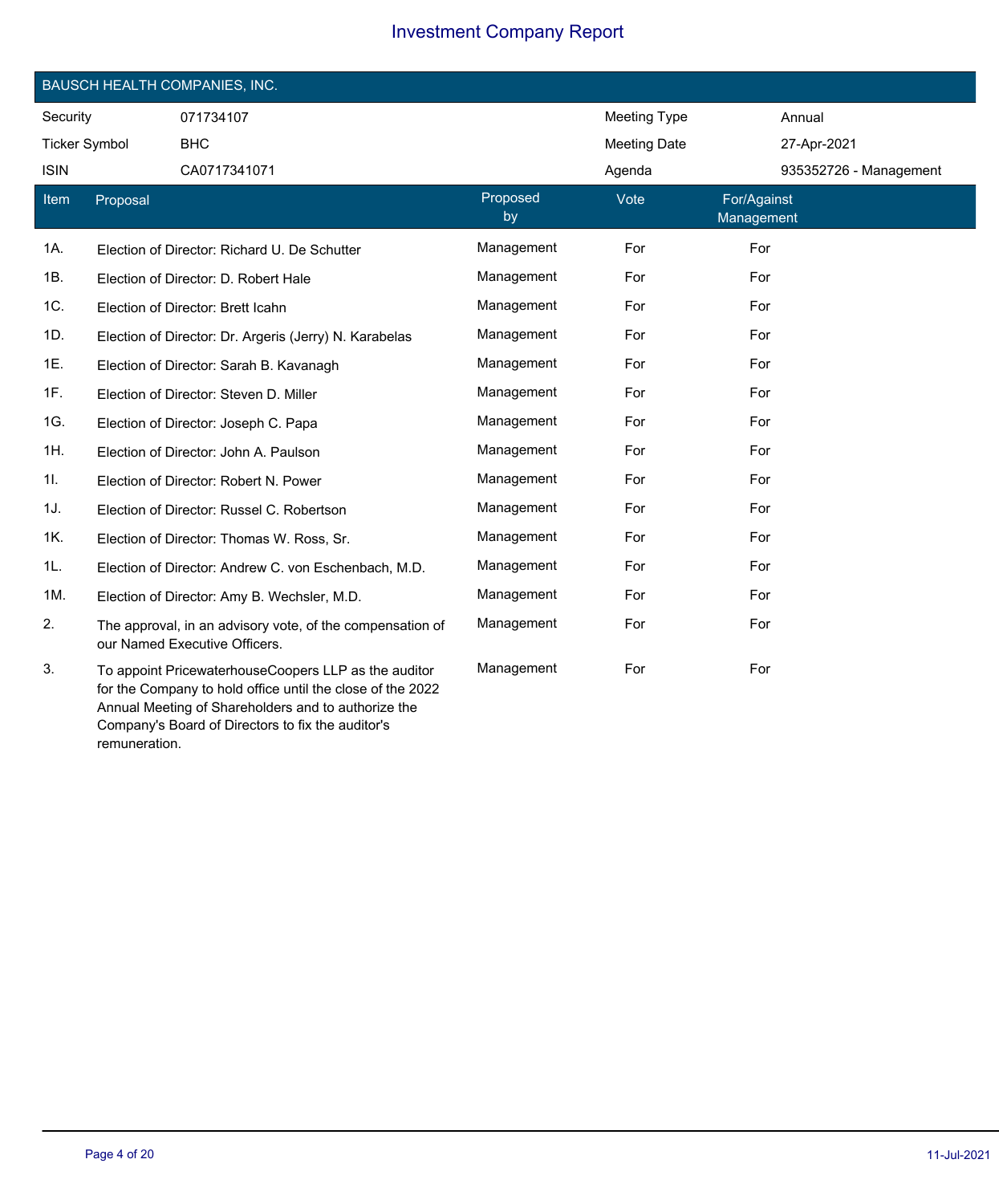|                      |                 | BROOKFIELD ASSET MANAGEMENT INC.                                                                                  |                |                     |                           |                        |
|----------------------|-----------------|-------------------------------------------------------------------------------------------------------------------|----------------|---------------------|---------------------------|------------------------|
| Security             |                 | 112585104                                                                                                         |                | <b>Meeting Type</b> |                           | Annual                 |
| <b>Ticker Symbol</b> |                 | <b>BAM</b>                                                                                                        |                | <b>Meeting Date</b> |                           | 11-Jun-2021            |
| <b>ISIN</b>          |                 | CA1125851040                                                                                                      |                | Agenda              |                           | 935433071 - Management |
| Item                 | Proposal        |                                                                                                                   | Proposed<br>by | Vote                | For/Against<br>Management |                        |
| 1                    | <b>DIRECTOR</b> |                                                                                                                   | Management     |                     |                           |                        |
|                      | 1               | M. Elyse Allan                                                                                                    |                | For                 | For                       |                        |
|                      | $\overline{2}$  | Angela F. Braly                                                                                                   |                | For                 | For                       |                        |
|                      | 3               | Janice Fukakusa                                                                                                   |                | For                 | For                       |                        |
|                      | $\overline{4}$  | Maureen Kempston Darkes                                                                                           |                | For                 | For                       |                        |
|                      | 5               | Frank J. McKenna                                                                                                  |                | For                 | For                       |                        |
|                      | 6               | Hutham S. Olayan                                                                                                  |                | For                 | For                       |                        |
|                      | 7               | Seek Ngee Huat                                                                                                    |                | For                 | For                       |                        |
|                      | 8               | Diana L. Taylor                                                                                                   |                | For                 | For                       |                        |
| $\overline{2}$       |                 | The appointment of Deloitte LLP as the external auditor<br>and authorizing the directors to set its remuneration. | Management     | For                 | For                       |                        |
| 3                    |                 | The Say on Pay Resolution set out in the Corporation's<br>Managament Information Circular dated April 20, 2021    | Management     | For                 | For                       |                        |

Management Information Circular dated April 30, 2021 (the "Circular").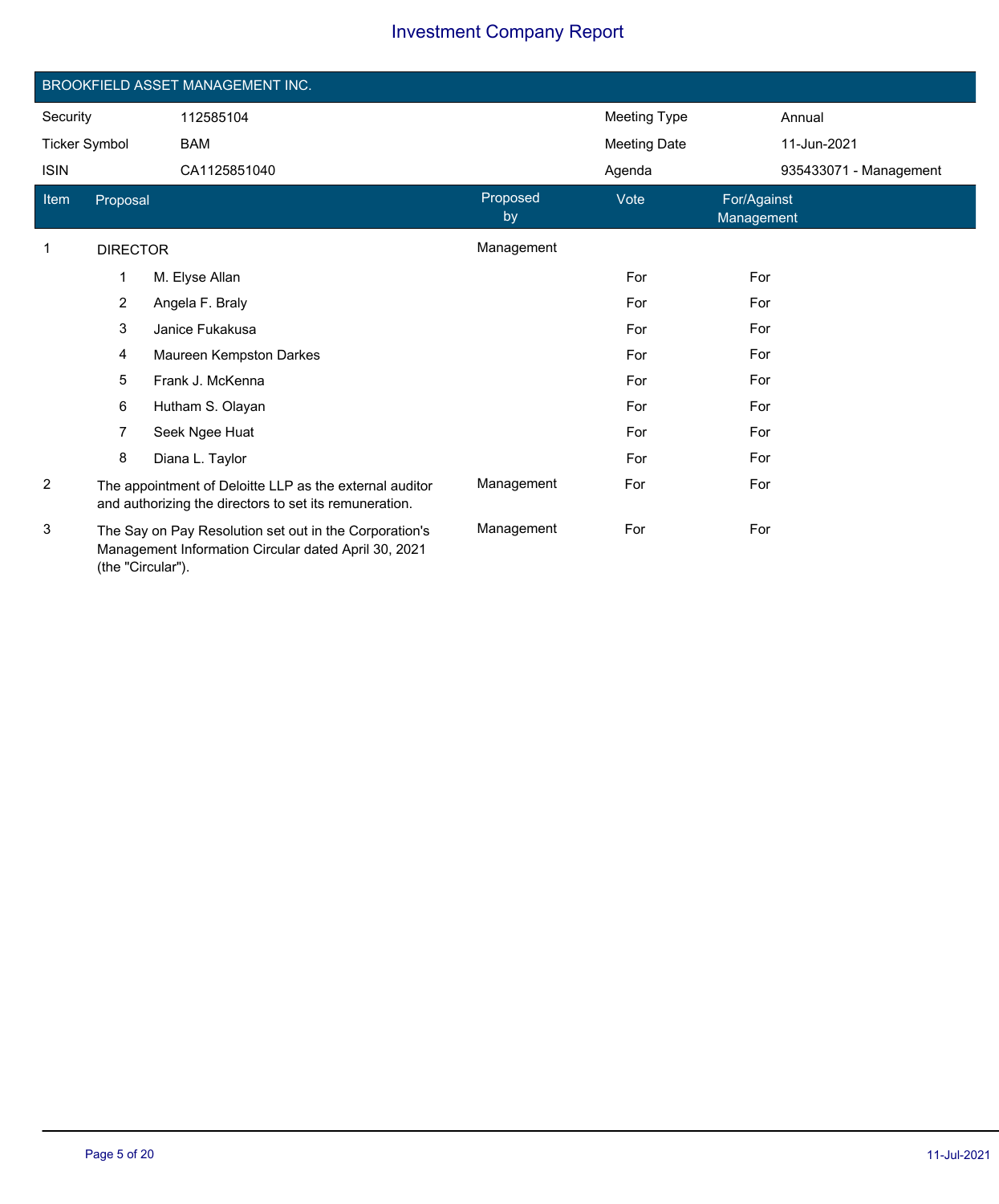|                      |                 | <b>CAMECO CORPORATION</b>                                                                                                                                                                                                                                                                                                                                                                                                                                                                                                 |                |                     |                           |
|----------------------|-----------------|---------------------------------------------------------------------------------------------------------------------------------------------------------------------------------------------------------------------------------------------------------------------------------------------------------------------------------------------------------------------------------------------------------------------------------------------------------------------------------------------------------------------------|----------------|---------------------|---------------------------|
| Security             |                 | 13321L108                                                                                                                                                                                                                                                                                                                                                                                                                                                                                                                 |                | <b>Meeting Type</b> | Annual                    |
| <b>Ticker Symbol</b> |                 | CCJ                                                                                                                                                                                                                                                                                                                                                                                                                                                                                                                       |                | <b>Meeting Date</b> | 06-May-2021               |
| <b>ISIN</b>          |                 | CA13321L1085                                                                                                                                                                                                                                                                                                                                                                                                                                                                                                              |                | Agenda              | 935375786 - Management    |
| <b>Item</b>          | Proposal        |                                                                                                                                                                                                                                                                                                                                                                                                                                                                                                                           | Proposed<br>by | Vote                | For/Against<br>Management |
| Α                    | <b>DIRECTOR</b> |                                                                                                                                                                                                                                                                                                                                                                                                                                                                                                                           | Management     |                     |                           |
|                      | 1               | Leontine Atkins                                                                                                                                                                                                                                                                                                                                                                                                                                                                                                           |                | For                 | For                       |
|                      | 2               | lan Bruce                                                                                                                                                                                                                                                                                                                                                                                                                                                                                                                 |                | For                 | For                       |
|                      | 3               | Daniel Camus                                                                                                                                                                                                                                                                                                                                                                                                                                                                                                              |                | For                 | For                       |
|                      | 4               | Donald Deranger                                                                                                                                                                                                                                                                                                                                                                                                                                                                                                           |                | For                 | For                       |
|                      | 5               | Catherine Gignac                                                                                                                                                                                                                                                                                                                                                                                                                                                                                                          |                | For                 | For                       |
|                      | 6               | <b>Tim Gitzel</b>                                                                                                                                                                                                                                                                                                                                                                                                                                                                                                         |                | For                 | For                       |
|                      | 7               | Jim Gowans                                                                                                                                                                                                                                                                                                                                                                                                                                                                                                                |                | For                 | For                       |
|                      | 8               | Kathryn Jackson                                                                                                                                                                                                                                                                                                                                                                                                                                                                                                           |                | For                 | For                       |
|                      | 9               | Don Kayne                                                                                                                                                                                                                                                                                                                                                                                                                                                                                                                 |                | For                 | For                       |
| В                    |                 | Appoint KPMG LLP as auditors.                                                                                                                                                                                                                                                                                                                                                                                                                                                                                             | Management     | For                 | For                       |
| С                    | shareholders.   | Have a say on our approach to executive compensation<br>(see page 8 of the management proxy circular) As this is<br>an advisory vote, the results will not be binding on the<br>board. Be it resolved that, on an advisory basis and not to<br>diminish the role and responsibilities of the board of<br>directors for executive compensation, the shareholders<br>accept the approach to executive compensation<br>disclosed in Cameco's management proxy circular<br>delivered in advance of the 2021 annual meeting of | Management     | For                 | For                       |
| D                    |                 | Declare your residency You declare that the shares<br>represented by this voting instruction form are held,<br>beneficially owned or controlled, either directly or<br>indirectly, by a resident of Canada as defined below. If<br>the shares are held in the names of two or more people,<br>you declare that all of these people are residents of<br>Canada. NOTE: "For" = Yes, "Abstain" = No, "Against"<br>will be treated as not marked                                                                              | Management     | For                 | Against                   |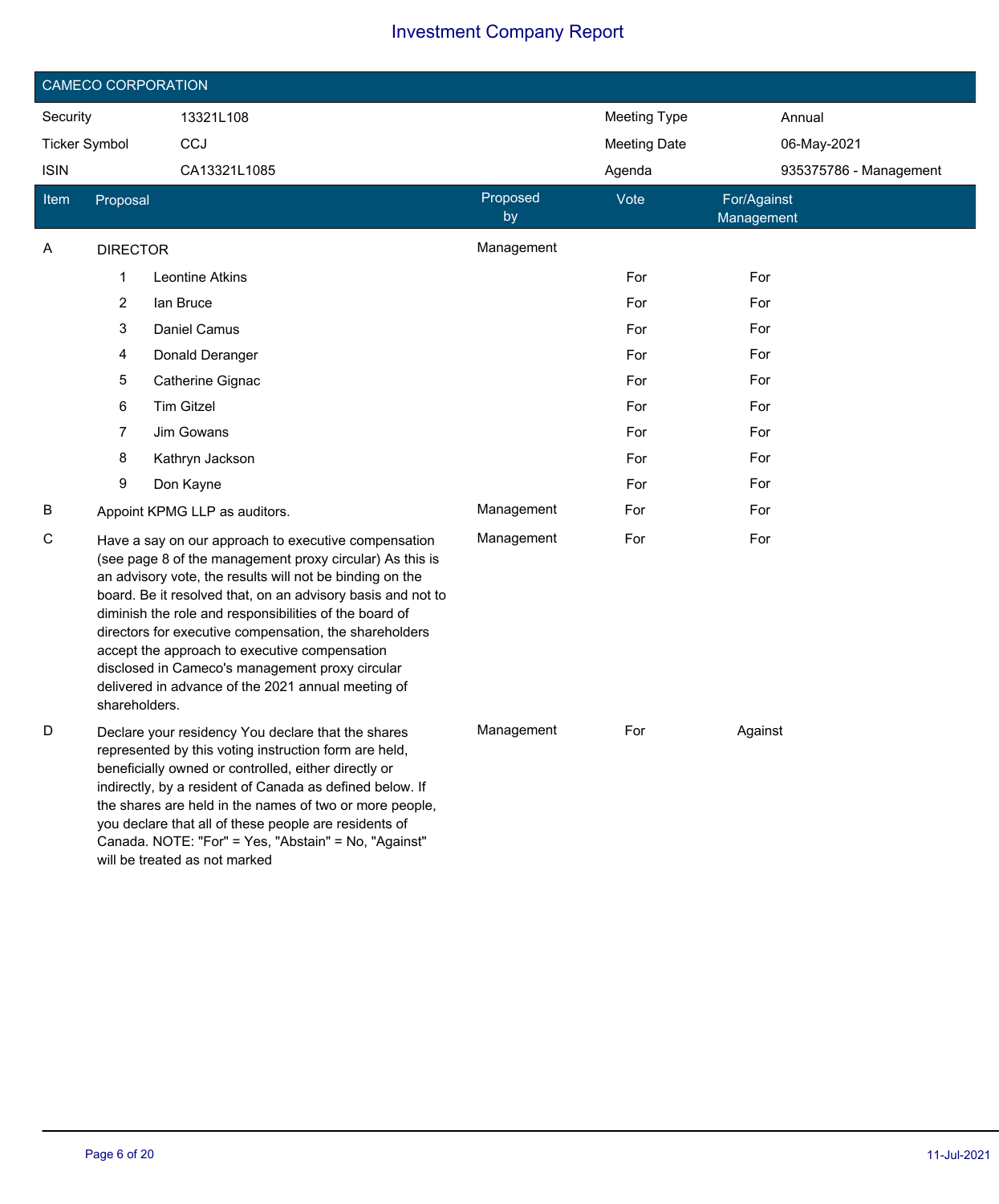|                | CELESTICA INC.  |                                                                                                      |                |                     |                           |  |  |  |
|----------------|-----------------|------------------------------------------------------------------------------------------------------|----------------|---------------------|---------------------------|--|--|--|
| Security       |                 | 15101Q108                                                                                            |                | <b>Meeting Type</b> | Annual                    |  |  |  |
| Ticker Symbol  |                 | <b>CLS</b>                                                                                           |                | <b>Meeting Date</b> | 29-Apr-2021               |  |  |  |
| <b>ISIN</b>    |                 | CA15101Q1081                                                                                         |                | Agenda              | 935363541 - Management    |  |  |  |
| Item           | Proposal        |                                                                                                      | Proposed<br>by | Vote                | For/Against<br>Management |  |  |  |
| 1              | <b>DIRECTOR</b> |                                                                                                      | Management     |                     |                           |  |  |  |
|                | 1               | Robert A. Cascella                                                                                   |                | For                 | For                       |  |  |  |
|                | $\overline{2}$  | Deepak Chopra                                                                                        |                | For                 | For                       |  |  |  |
|                | 3               | Daniel P. DiMaggio                                                                                   |                | For                 | For                       |  |  |  |
|                | 4               | Laurette T. Koellner                                                                                 |                | For                 | For                       |  |  |  |
|                | 5               | Robert A. Mionis                                                                                     |                | For                 | For                       |  |  |  |
|                | 6               | Carol S. Perry                                                                                       |                | For                 | For                       |  |  |  |
|                | 7               | Tawfiq Popatia                                                                                       |                | For                 | For                       |  |  |  |
|                | 8               | Eamon J. Ryan                                                                                        |                | For                 | For                       |  |  |  |
|                | 9               | Michael M. Wilson                                                                                    |                | For                 | For                       |  |  |  |
| $\overline{2}$ |                 | Appointment of KPMG LLP as auditor of Celestica Inc.                                                 | Management     | For                 | For                       |  |  |  |
| 3              |                 | Authorization of the Board of Directors of Celestica Inc. to<br>fix the remuneration of the auditor. | Management     | For                 | For                       |  |  |  |
| 4              |                 | Advisory resolution on Celestica Inc.'s approach to<br>executive compensation.                       | Management     | For                 | For                       |  |  |  |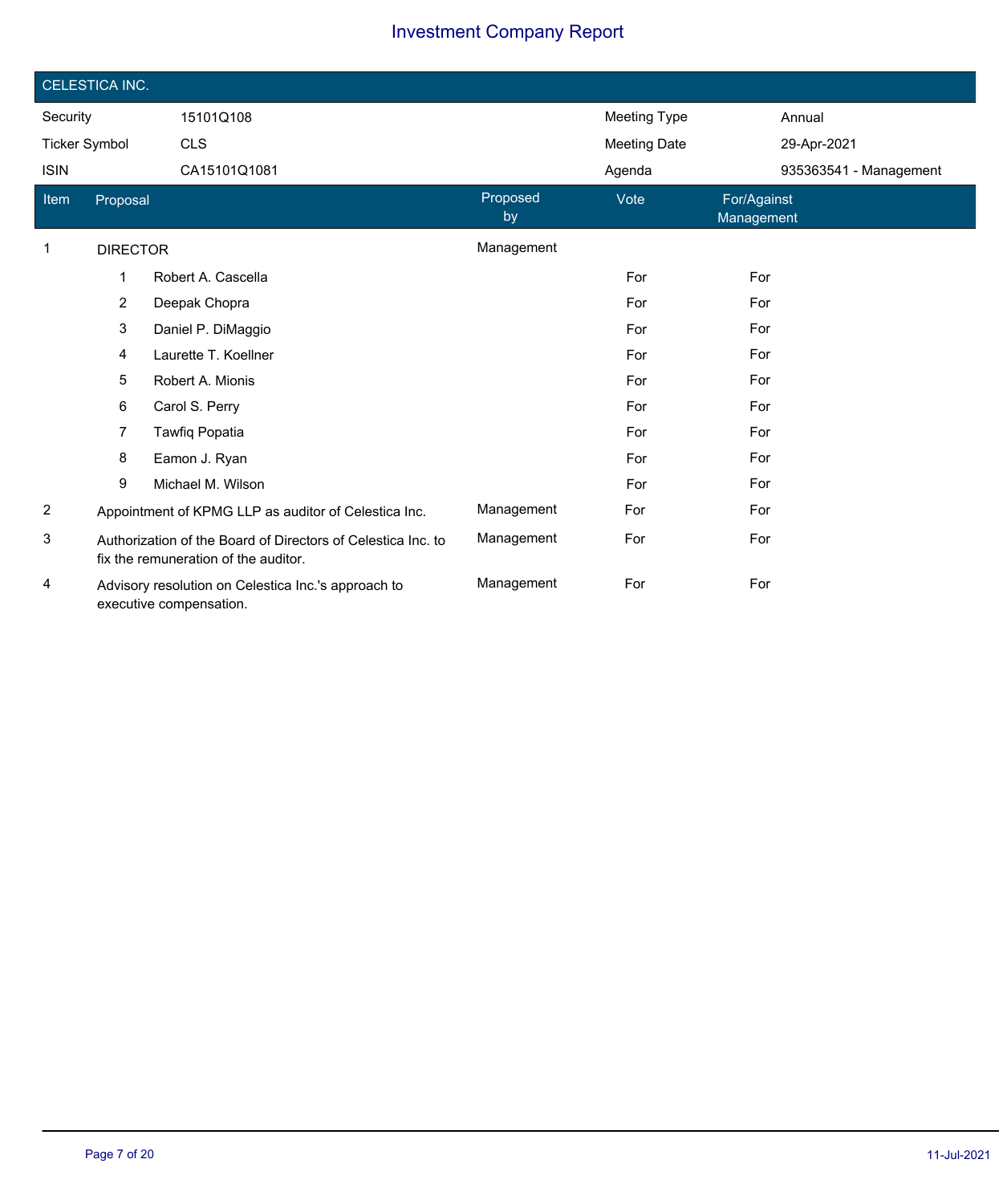| CGI INC.             |          |                                                                                                                                                                             |                |                     |                           |  |  |
|----------------------|----------|-----------------------------------------------------------------------------------------------------------------------------------------------------------------------------|----------------|---------------------|---------------------------|--|--|
| Security             |          | 12532H104                                                                                                                                                                   |                | <b>Meeting Type</b> | Annual                    |  |  |
| <b>Ticker Symbol</b> |          | GIB                                                                                                                                                                         |                | <b>Meeting Date</b> | 27-Jan-2021               |  |  |
| <b>ISIN</b>          |          | CA12532H1047                                                                                                                                                                |                | Agenda              | 935316869 - Management    |  |  |
| Item                 | Proposal |                                                                                                                                                                             | Proposed<br>by | Vote                | For/Against<br>Management |  |  |
| 1A                   |          | Election of Director: Alain Bouchard                                                                                                                                        | Management     | For                 | For                       |  |  |
| 1B                   |          | Election of Director: George A. Cope                                                                                                                                        | Management     | For                 | For                       |  |  |
| 1C                   |          | Election of Director: Paule Doré                                                                                                                                            | Management     | For                 | For                       |  |  |
| 1D                   |          | Election of Director: Julie Godin                                                                                                                                           | Management     | For                 | For                       |  |  |
| 1E                   |          | Election of Director: Serge Godin                                                                                                                                           | Management     | For                 | For                       |  |  |
| 1F                   |          | Election of Director: Timothy J. Hearn                                                                                                                                      | Management     | For                 | For                       |  |  |
| 1G                   |          | Election of Director: André Imbeau                                                                                                                                          | Management     | For                 | For                       |  |  |
| 1H                   |          | Election of Director: Gilles Labbé                                                                                                                                          | Management     | For                 | For                       |  |  |
| 11                   |          | Election of Director: Michael B. Pedersen                                                                                                                                   | Management     | For                 | For                       |  |  |
| 1J                   |          | Election of Director: Stephen S. Poloz                                                                                                                                      | Management     | For                 | For                       |  |  |
| 1K                   |          | Election of Director: Mary Powell                                                                                                                                           | Management     | For                 | For                       |  |  |
| 1L                   |          | Election of Director: Alison C. Reed                                                                                                                                        | Management     | For                 | For                       |  |  |
| 1M                   |          | Election of Director: Michael E. Roach                                                                                                                                      | Management     | For                 | For                       |  |  |
| 1N                   |          | Election of Director: George D. Schindler                                                                                                                                   | Management     | For                 | For                       |  |  |
| 10                   |          | Election of Director: Kathy N. Waller                                                                                                                                       | Management     | For                 | For                       |  |  |
| 1P                   |          | Election of Director: Joakim Westh                                                                                                                                          | Management     | For                 | For                       |  |  |
| 02                   |          | Appointment of Auditor: Appointment of<br>PricewaterhouseCoopers LLP as auditor and<br>authorization to the Audit and Risk Management<br>Committee to fix its compensation. | Management     | For                 | For                       |  |  |
| 03                   | Inc.     | Amendment to By-Law 1986-5: To ratify, confirm and<br>approve the Amended & Restated By-Law 1986-5 of CGI                                                                   | Management     | For                 | For                       |  |  |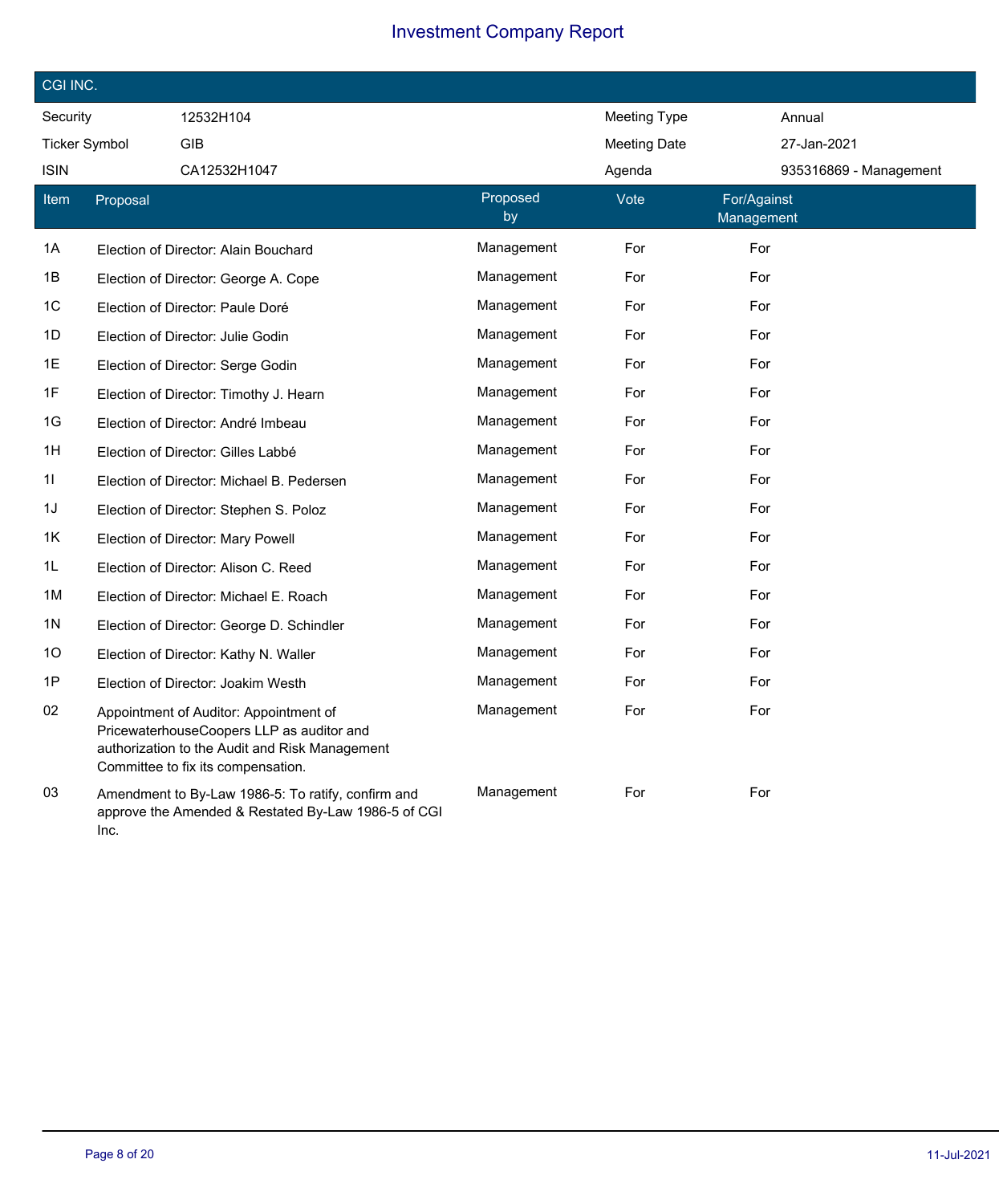|                      |                 | ELEMENT FLEET MANAGEMENT CORP.                                                                                                                                                                                                                                             |                |                     |                           |  |
|----------------------|-----------------|----------------------------------------------------------------------------------------------------------------------------------------------------------------------------------------------------------------------------------------------------------------------------|----------------|---------------------|---------------------------|--|
|                      |                 |                                                                                                                                                                                                                                                                            |                |                     |                           |  |
| Security             |                 | 286181201                                                                                                                                                                                                                                                                  |                | <b>Meeting Type</b> | Annual                    |  |
| <b>Ticker Symbol</b> |                 | <b>ELEEF</b>                                                                                                                                                                                                                                                               |                | <b>Meeting Date</b> | 12-May-2021               |  |
| <b>ISIN</b>          |                 | CA2861812014                                                                                                                                                                                                                                                               |                | Agenda              | 935385559 - Management    |  |
| Item                 | Proposal        |                                                                                                                                                                                                                                                                            | Proposed<br>by | Vote                | For/Against<br>Management |  |
| $\mathbf 1$          | <b>DIRECTOR</b> |                                                                                                                                                                                                                                                                            | Management     |                     |                           |  |
|                      | 1               | David F. Denison                                                                                                                                                                                                                                                           |                | For                 | For                       |  |
|                      | 2               | Virginia Addicott                                                                                                                                                                                                                                                          |                | For                 | For                       |  |
|                      | 3               | Jay Forbes                                                                                                                                                                                                                                                                 |                | For                 | For                       |  |
|                      | 4               | G. Keith Graham                                                                                                                                                                                                                                                            |                | For                 | For                       |  |
|                      | 5               | Joan Lamm-Tennant                                                                                                                                                                                                                                                          |                | For                 | For                       |  |
|                      | 6               | Rubin J. McDougal                                                                                                                                                                                                                                                          |                | For                 | For                       |  |
|                      | 7               | <b>Andrew Clarke</b>                                                                                                                                                                                                                                                       |                | For                 | For                       |  |
|                      | 8               | Alexander D. Greene                                                                                                                                                                                                                                                        |                | For                 | For                       |  |
|                      | 9               | Andrea Rosen                                                                                                                                                                                                                                                               |                | For                 | For                       |  |
|                      | 10              | Arielle Meloul-Wechsler                                                                                                                                                                                                                                                    |                | For                 | For                       |  |
| 2                    |                 | The re-appointment of Ernst & Young LLP, as auditors of<br>the Corporation, for the ensuing year and authorizing the<br>board of directors to fix their remuneration.                                                                                                      | Management     | For                 | For                       |  |
| 3                    |                 | To consider and, if thought advisable, to approve, a non-<br>binding advisory resolution on the Corporation's approach<br>to executive compensation as set out in the Corporation's<br>management information circular delivered in advance of<br>its 2020 Annual Meeting. | Management     | For                 | For                       |  |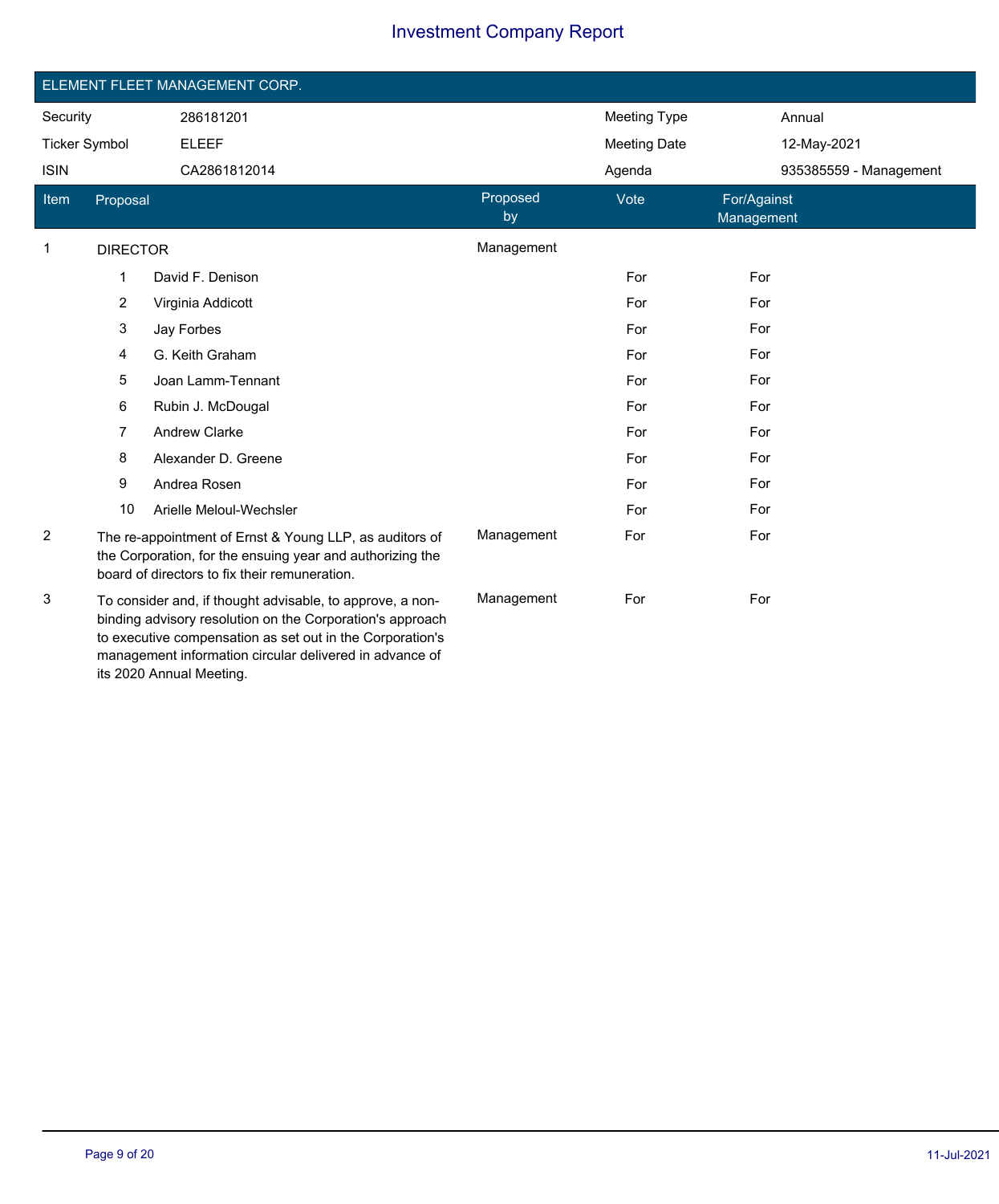|                      |                 | FINNING INTERNATIONAL INC.                                                                                                                                                                                    |                |                     |                            |
|----------------------|-----------------|---------------------------------------------------------------------------------------------------------------------------------------------------------------------------------------------------------------|----------------|---------------------|----------------------------|
| Security             |                 | 318071404                                                                                                                                                                                                     |                | <b>Meeting Type</b> | Annual and Special Meeting |
| <b>Ticker Symbol</b> |                 | <b>FINGF</b>                                                                                                                                                                                                  |                | <b>Meeting Date</b> | 11-May-2021                |
| <b>ISIN</b>          |                 | CA3180714048                                                                                                                                                                                                  |                | Agenda              | 935371788 - Management     |
| <b>Item</b>          | Proposal        |                                                                                                                                                                                                               | Proposed<br>by | Vote                | For/Against<br>Management  |
| 1                    | <b>DIRECTOR</b> |                                                                                                                                                                                                               | Management     |                     |                            |
|                      | 1               | Vicki L. Avril-Groves                                                                                                                                                                                         |                | For                 | For                        |
|                      | 2               | James E.C. Carter                                                                                                                                                                                             |                | For                 | For                        |
|                      | 3               | Jacynthe Côté                                                                                                                                                                                                 |                | For                 | For                        |
|                      | 4               | Nicholas Hartery                                                                                                                                                                                              |                | For                 | For                        |
|                      | 5               | Mary Lou Kelley                                                                                                                                                                                               |                | For                 | For                        |
|                      | 6               | Andrés Kuhlmann                                                                                                                                                                                               |                | For                 | For                        |
|                      | 7               | Harold N. Kvisle                                                                                                                                                                                              |                | For                 | For                        |
|                      | 8               | Stuart L. Levenick                                                                                                                                                                                            |                | For                 | For                        |
|                      | 9               | Kathleen M. O'Neill                                                                                                                                                                                           |                | For                 | For                        |
|                      | 10              | Christopher W.Patterson                                                                                                                                                                                       |                | For                 | For                        |
|                      | 11              | Edward R. Seraphim                                                                                                                                                                                            |                | For                 | For                        |
|                      | 12              | L. Scott Thomson                                                                                                                                                                                              |                | For                 | For                        |
| $\overline{c}$       |                 | Appointment of Deloitte LLP as Auditor of the Corporation<br>for the ensuing year and authorizing the Directors to fix<br>their remuneration.                                                                 | Management     | For                 | For                        |
| 3                    |                 | To consider and approve, on an advisory basis, an<br>ordinary resolution to accept the Corporation's approach<br>to executive compensation, as described in the<br>management proxy circular for the meeting. | Management     | For                 | For                        |
| 4                    | meeting.        | An ordinary resolution to ratify, confirm and approve the<br>Corporation's amended and restated By-Law No.1, as<br>described in the management proxy circular for the                                         | Management     | For                 | For                        |
| 5                    | the meeting.    | An ordinary resolution to ratify, confirm and approve the<br>Corporation's amended and restated Advance Notice By-<br>Law, as described in the management proxy circular for                                  | Management     | For                 | For                        |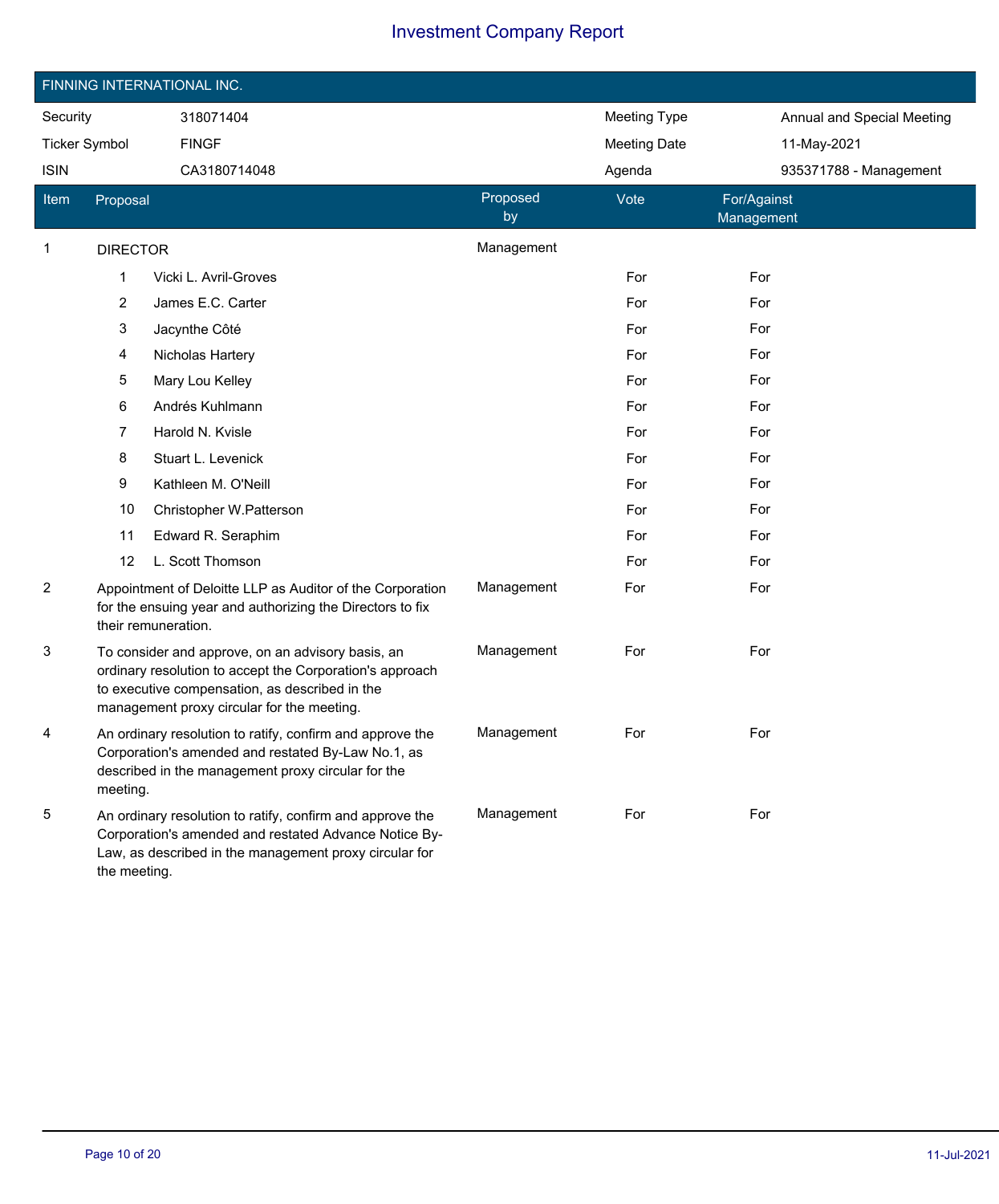|                      | <b>GILDAN ACTIVEWEAR INC.</b> |                                                                                                                                                   |                |                     |                           |  |  |  |
|----------------------|-------------------------------|---------------------------------------------------------------------------------------------------------------------------------------------------|----------------|---------------------|---------------------------|--|--|--|
| Security             |                               | 375916103                                                                                                                                         |                | <b>Meeting Type</b> | Annual                    |  |  |  |
| <b>Ticker Symbol</b> |                               | GIL                                                                                                                                               |                | <b>Meeting Date</b> | 06-May-2021               |  |  |  |
| <b>ISIN</b>          |                               | CA3759161035                                                                                                                                      |                | Agenda              | 935388086 - Management    |  |  |  |
| Item                 | Proposal                      |                                                                                                                                                   | Proposed<br>by | Vote                | For/Against<br>Management |  |  |  |
| $\mathbf 1$          | <b>DIRECTOR</b>               |                                                                                                                                                   | Management     |                     |                           |  |  |  |
|                      | 1                             | Donald C. Berg                                                                                                                                    |                | For                 | For                       |  |  |  |
|                      | $\overline{2}$                | Maryse Bertrand                                                                                                                                   |                | For                 | For                       |  |  |  |
|                      | 3                             | Marc Caira                                                                                                                                        |                | For                 | For                       |  |  |  |
|                      | 4                             | Glenn J. Chamandy                                                                                                                                 |                | For                 | For                       |  |  |  |
|                      | 5                             | Shirley E. Cunningham                                                                                                                             |                | For                 | For                       |  |  |  |
|                      | 6                             | Russell Goodman                                                                                                                                   |                | For                 | For                       |  |  |  |
|                      | 7                             | Charles M. Herington                                                                                                                              |                | For                 | For                       |  |  |  |
|                      | 8                             | Luc Jobin                                                                                                                                         |                | For                 | For                       |  |  |  |
|                      | 9                             | Craig A. Leavitt                                                                                                                                  |                | For                 | For                       |  |  |  |
|                      | 10                            | Anne Martin-Vachon                                                                                                                                |                | For                 | For                       |  |  |  |
| $\overline{c}$       |                               | Approving an advisory resolution on the Corporation's<br>approach to executive compensation; See Schedule "C"<br>to the Management Proxy Circular | Management     | For                 | For                       |  |  |  |
| 3                    |                               | The appointment of KPMG LLP, Chartered Professional<br>Accountants, as auditors for the ensuing year                                              | Management     | For                 | For                       |  |  |  |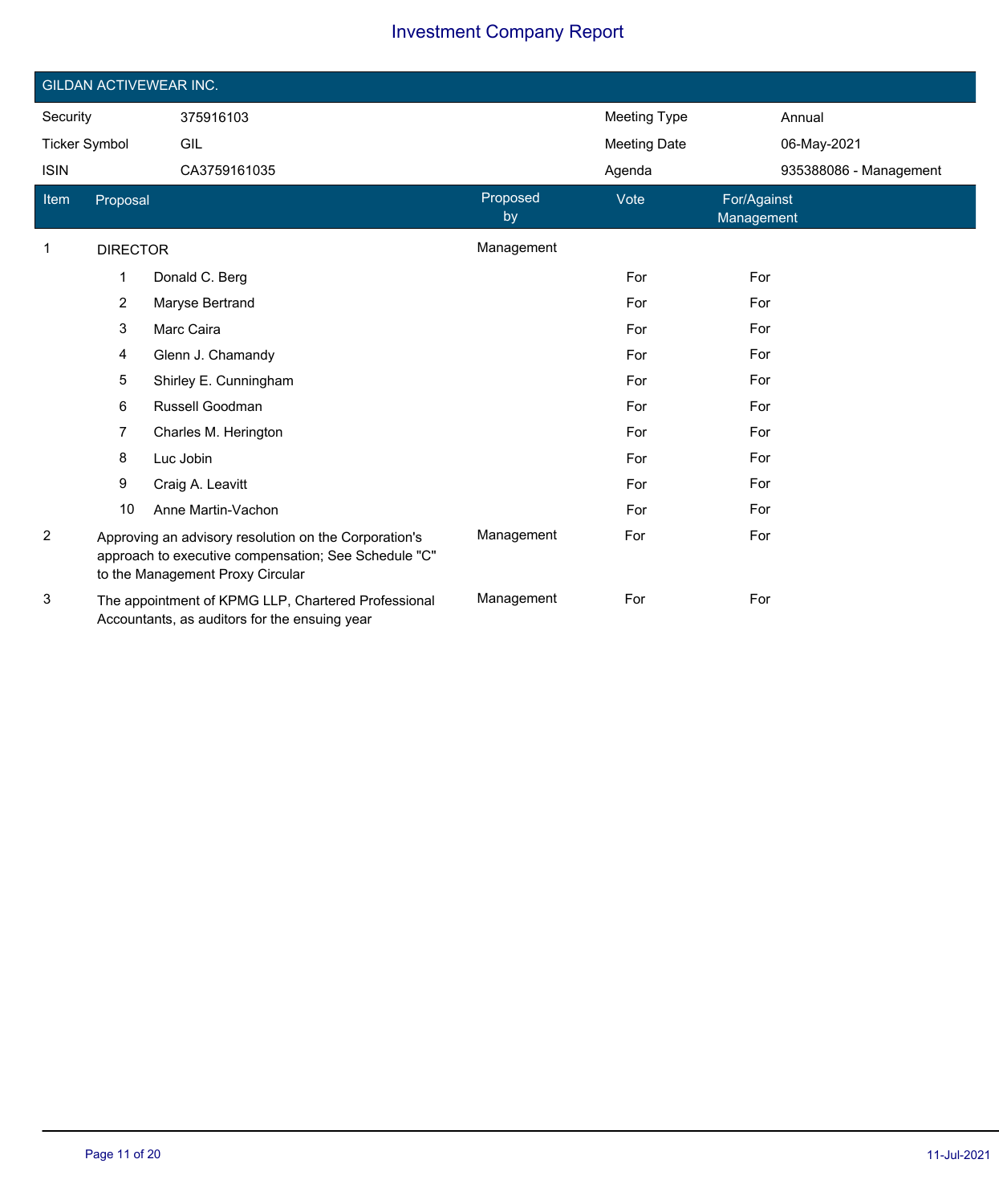|                      |                 | INTACT FINANCIAL CORPORATION                                                                                                                                                                                                                                               |                |                     |                            |
|----------------------|-----------------|----------------------------------------------------------------------------------------------------------------------------------------------------------------------------------------------------------------------------------------------------------------------------|----------------|---------------------|----------------------------|
| Security             |                 | 45823T106                                                                                                                                                                                                                                                                  |                | <b>Meeting Type</b> | Annual and Special Meeting |
| <b>Ticker Symbol</b> |                 | <b>IFCZF</b>                                                                                                                                                                                                                                                               |                | <b>Meeting Date</b> | 12-May-2021                |
| <b>ISIN</b>          |                 | CA45823T1066                                                                                                                                                                                                                                                               |                | Agenda              | 935395461 - Management     |
| <b>Item</b>          | Proposal        |                                                                                                                                                                                                                                                                            | Proposed<br>by | Vote                | For/Against<br>Management  |
| $\mathbf{1}$         | <b>DIRECTOR</b> |                                                                                                                                                                                                                                                                            | Management     |                     |                            |
|                      | 1               | <b>Charles Brindamour</b>                                                                                                                                                                                                                                                  |                | For                 | For                        |
|                      | 2               | Janet De Silva                                                                                                                                                                                                                                                             |                | For                 | For                        |
|                      | 3               | <b>Claude Dussault</b>                                                                                                                                                                                                                                                     |                | For                 | For                        |
|                      | 4               | Jane E. Kinney                                                                                                                                                                                                                                                             |                | For                 | For                        |
|                      | 5               | Robert G. Leary                                                                                                                                                                                                                                                            |                | For                 | For                        |
|                      | 6               | Sylvie Paquette                                                                                                                                                                                                                                                            |                | For                 | For                        |
|                      | 7               | Timothy H. Penner                                                                                                                                                                                                                                                          |                | For                 | For                        |
|                      | 8               | Stuart J. Russell                                                                                                                                                                                                                                                          |                | For                 | For                        |
|                      | 9               | Indira V. Samarasekera                                                                                                                                                                                                                                                     |                | For                 | For                        |
|                      | 10              | <b>Frederick Singer</b>                                                                                                                                                                                                                                                    |                | For                 | For                        |
|                      | 11              | Carolyn A. Wilkins                                                                                                                                                                                                                                                         |                | For                 | For                        |
|                      | 12              | William L. Young                                                                                                                                                                                                                                                           |                | For                 | For                        |
| 2                    | Company.        | Appointment of Ernst & Young LLP as auditor of the                                                                                                                                                                                                                         | Management     | For                 | For                        |
| 3                    |                 | Authorize the Board to appoint additional directors whose<br>term expires at the close of the next annual meeting of<br>shareholders and whose number shall not exceed one-<br>third of the number of directors elected at the previous<br>annual meeting of shareholders. | Management     | For                 | For                        |
| 4                    | Compensation    | Advisory Resolution to Accept the Approach to Executive                                                                                                                                                                                                                    | Management     | For                 | For                        |
| 5                    |                 | Resolution to approve Intact Financial Corporation<br>Executive Stock Option Plan.                                                                                                                                                                                         | Management     | For                 | For                        |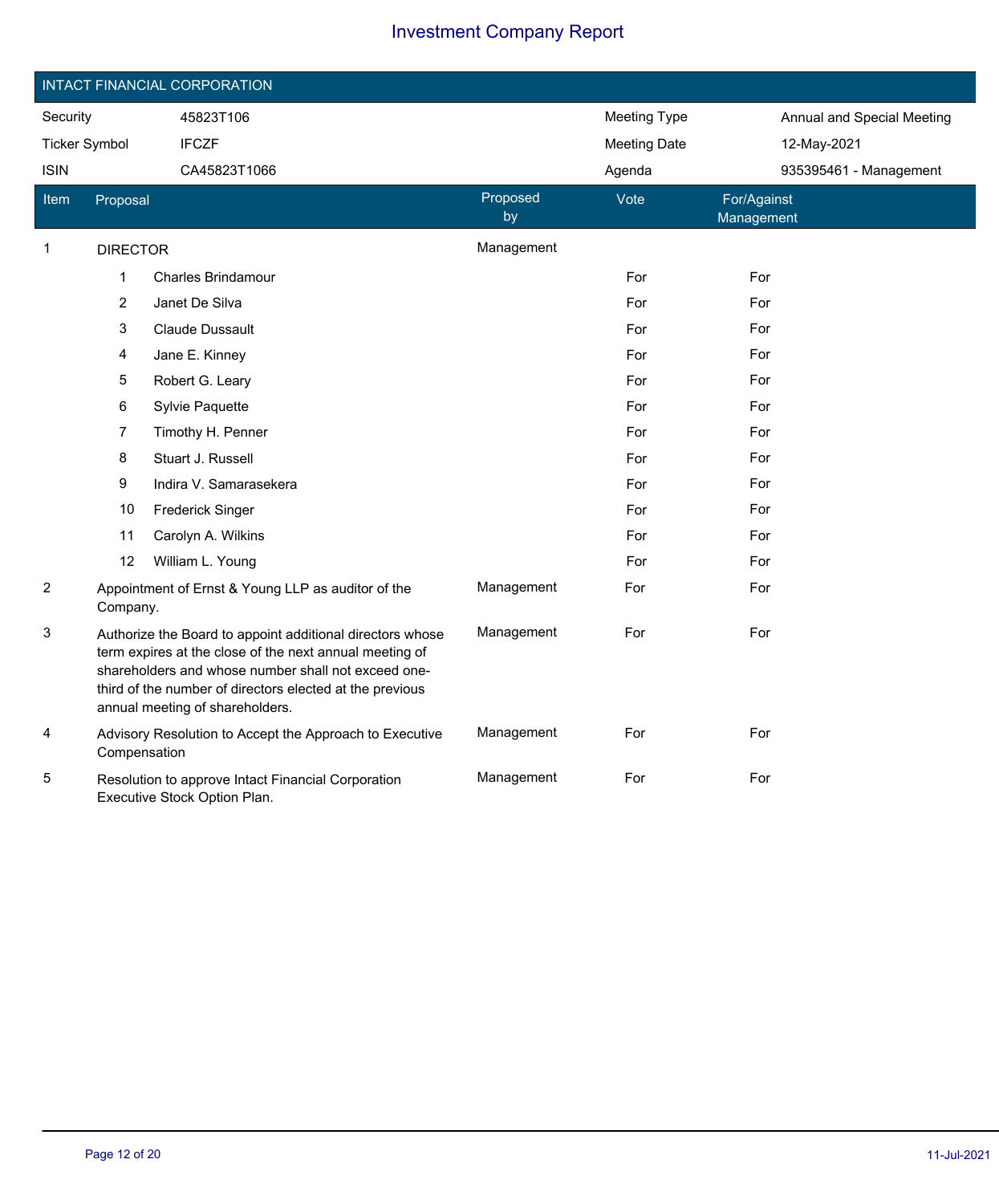| MANULIFE FINANCIAL CORPORATION |                                                                     |                                              |                |                     |                           |  |  |
|--------------------------------|---------------------------------------------------------------------|----------------------------------------------|----------------|---------------------|---------------------------|--|--|
| Security                       |                                                                     | 56501R106                                    |                | Meeting Type        | Annual                    |  |  |
| <b>Ticker Symbol</b>           |                                                                     | <b>MFC</b>                                   |                | <b>Meeting Date</b> | 06-May-2021               |  |  |
| <b>ISIN</b>                    |                                                                     | CA56501R1064                                 |                | Agenda              | 935362157 - Management    |  |  |
| Item                           | Proposal                                                            |                                              | Proposed<br>by | Vote                | For/Against<br>Management |  |  |
| $\mathbf 1$                    | <b>DIRECTOR</b>                                                     |                                              | Management     |                     |                           |  |  |
|                                | 1                                                                   | Nicole S. Arnaboldi                          |                | For                 | For                       |  |  |
|                                | 2                                                                   | Guy L.T. Bainbridge                          |                | For                 | For                       |  |  |
|                                | 3                                                                   | Joseph P. Caron                              |                | For                 | For                       |  |  |
|                                | 4                                                                   | John M. Cassaday                             |                | For                 | For                       |  |  |
|                                | 5                                                                   | Susan F. Dabarno                             |                | For                 | For                       |  |  |
|                                | 6                                                                   | Julie E. Dickson                             |                | For                 | For                       |  |  |
|                                | 7                                                                   | Sheila S. Fraser                             |                | For                 | For                       |  |  |
|                                | 8                                                                   | Roy Gori                                     |                | For                 | For                       |  |  |
|                                | 9                                                                   | Tsun-yan Hsieh                               |                | For                 | For                       |  |  |
|                                | 10                                                                  | Donald R. Lindsay                            |                | For                 | For                       |  |  |
|                                | 11                                                                  | John R.V. Palmer                             |                | For                 | For                       |  |  |
|                                | 12                                                                  | C. James Prieur                              |                | For                 | For                       |  |  |
|                                | 13                                                                  | Andrea S. Rosen                              |                | For                 | For                       |  |  |
|                                | 14                                                                  | Leagh E. Turner                              |                | For                 | For                       |  |  |
| $\overline{c}$                 |                                                                     | Appointment of Ernst & Young LLP as Auditors | Management     | For                 | For                       |  |  |
| 3                              | Advisory resolution accepting approach to executive<br>compensation |                                              | Management     | For                 | For                       |  |  |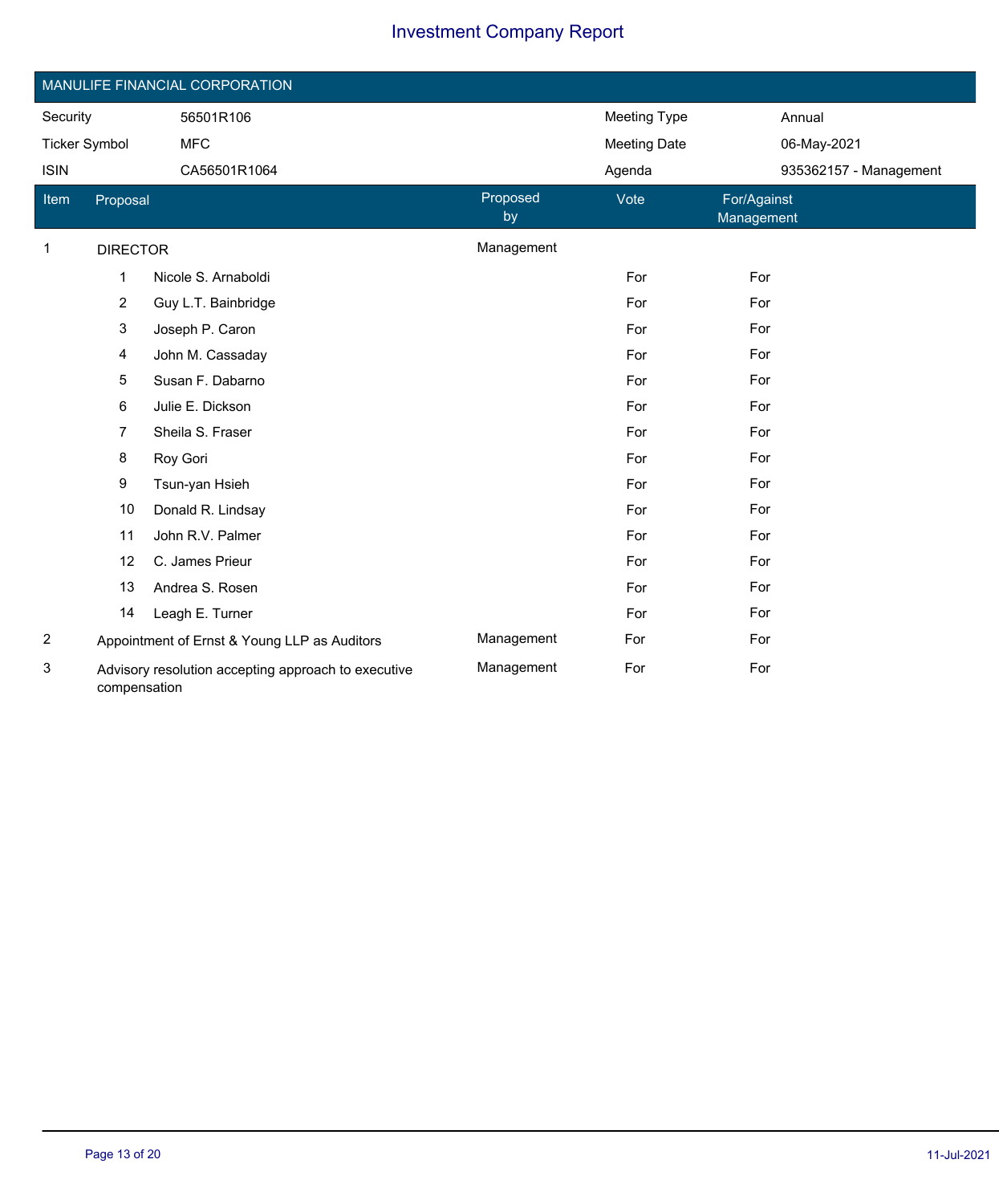|                      |                                                                                                                       | MAPLE LEAF FOODS INC.                                                                                                                             |                |                     |                           |
|----------------------|-----------------------------------------------------------------------------------------------------------------------|---------------------------------------------------------------------------------------------------------------------------------------------------|----------------|---------------------|---------------------------|
| Security             |                                                                                                                       | 564905107                                                                                                                                         |                | Meeting Type        | Annual                    |
| <b>Ticker Symbol</b> |                                                                                                                       | <b>MLFNF</b>                                                                                                                                      |                | <b>Meeting Date</b> | 05-May-2021               |
| <b>ISIN</b>          |                                                                                                                       | CA5649051078                                                                                                                                      |                | Agenda              | 935371257 - Management    |
| Item                 | Proposal                                                                                                              |                                                                                                                                                   | Proposed<br>by | Vote                | For/Against<br>Management |
| 1                    | <b>DIRECTOR</b>                                                                                                       |                                                                                                                                                   | Management     |                     |                           |
|                      | 1                                                                                                                     | William E. Aziz                                                                                                                                   |                | For                 | For                       |
|                      | 2                                                                                                                     | W. Geoffrey Beattie                                                                                                                               |                | For                 | For                       |
|                      | 3                                                                                                                     | Ronald G. Close                                                                                                                                   |                | For                 | For                       |
|                      | 4                                                                                                                     | Jean M. Fraser                                                                                                                                    |                | For                 | For                       |
|                      | 5                                                                                                                     | Timothy D. Hockey                                                                                                                                 |                | For                 | For                       |
|                      | 6                                                                                                                     | John A. Lederer                                                                                                                                   |                | For                 | For                       |
|                      | 7                                                                                                                     | Katherine N. Lemon                                                                                                                                |                | For                 | For                       |
|                      | 8                                                                                                                     | Jonathan W.F. McCain                                                                                                                              |                | For                 | For                       |
|                      | 9                                                                                                                     | Michael H. McCain                                                                                                                                 |                | For                 | For                       |
|                      | 10                                                                                                                    | Carol M. Stephenson                                                                                                                               |                | For                 | For                       |
| $\overline{2}$       |                                                                                                                       | Appointment of KPMG LLP, as Auditors of Maple Leaf<br>Foods Inc. for the ensuing year and authorizing the<br>Directors to fix their remuneration. | Management     | For                 | For                       |
| 3                    | To approve, on an advisory and non-binding basis, Maple<br>Leaf Foods Inc.'s approach to executive compensation.      |                                                                                                                                                   | Management     | For                 | For                       |
| 4                    | To approve the amendment of the 2016 Share Option<br>Plan to increase the number of shares available for<br>issuance. |                                                                                                                                                   | Management     | For                 | For                       |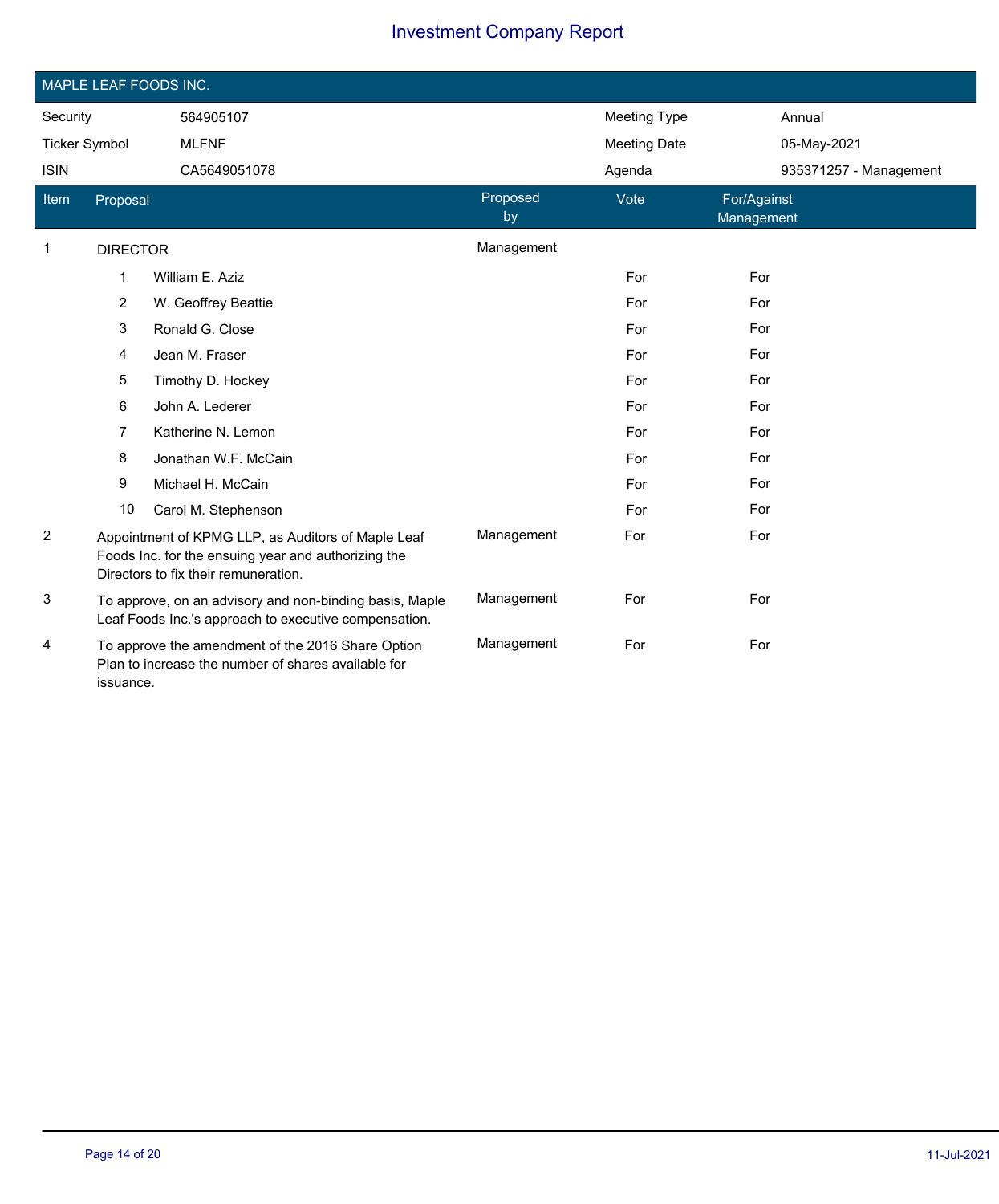| OPEN TEXT CORPORATION |                 |                                                                                                                                                                                                                                                                                                                                                      |                |                     |                           |                            |  |
|-----------------------|-----------------|------------------------------------------------------------------------------------------------------------------------------------------------------------------------------------------------------------------------------------------------------------------------------------------------------------------------------------------------------|----------------|---------------------|---------------------------|----------------------------|--|
| Security              |                 | 683715106                                                                                                                                                                                                                                                                                                                                            |                | <b>Meeting Type</b> |                           | Annual and Special Meeting |  |
| <b>Ticker Symbol</b>  |                 | <b>OTEX</b>                                                                                                                                                                                                                                                                                                                                          |                | <b>Meeting Date</b> | 14-Sep-2020               |                            |  |
| <b>ISIN</b>           |                 | CA6837151068                                                                                                                                                                                                                                                                                                                                         |                | Agenda              |                           | 935260810 - Management     |  |
| Item                  | Proposal        |                                                                                                                                                                                                                                                                                                                                                      | Proposed<br>by | Vote                | For/Against<br>Management |                            |  |
| 1                     | <b>DIRECTOR</b> |                                                                                                                                                                                                                                                                                                                                                      | Management     |                     |                           |                            |  |
|                       | 1               | P. Thomas Jenkins                                                                                                                                                                                                                                                                                                                                    |                | For                 | For                       |                            |  |
|                       | 2               | Mark J. Barrenechea                                                                                                                                                                                                                                                                                                                                  |                | For                 | For                       |                            |  |
|                       | 3               | Randy Fowlie                                                                                                                                                                                                                                                                                                                                         |                | For                 | For                       |                            |  |
|                       | 4               | David Fraser                                                                                                                                                                                                                                                                                                                                         |                | For                 | For                       |                            |  |
|                       | 5               | Gail E. Hamilton                                                                                                                                                                                                                                                                                                                                     |                | For                 | For                       |                            |  |
|                       | 6               | Robert Hau                                                                                                                                                                                                                                                                                                                                           |                | For                 | For                       |                            |  |
|                       | 7               | Stephen J. Sadler                                                                                                                                                                                                                                                                                                                                    |                | For                 | For                       |                            |  |
|                       | 8               | Harmit Singh                                                                                                                                                                                                                                                                                                                                         |                | For                 | For                       |                            |  |
|                       | 9               | Michael Slaunwhite                                                                                                                                                                                                                                                                                                                                   |                | For                 | For                       |                            |  |
|                       | 10              | Katharine B. Stevenson                                                                                                                                                                                                                                                                                                                               |                | For                 | For                       |                            |  |
|                       | 11              | Deborah Weinstein                                                                                                                                                                                                                                                                                                                                    |                | For                 | For                       |                            |  |
| 2                     |                 | Re-appoint KPMG LLP, Chartered Accountants, as<br>independent auditors for the Company.                                                                                                                                                                                                                                                              | Management     | For                 | For                       |                            |  |
| 3                     |                 | The non-binding Say-on-Pay Resolution, the full text of<br>which is attached as Schedule "A" to the Circular, with or<br>without variation, on the Company's approach to<br>executive compensation, as more particularly described<br>in the management proxy circular (the "Circular").                                                             | Management     | For                 | For                       |                            |  |
| 4                     |                 | The 2004 Stock Purchase Plan Resolution, the full text is<br>attached as Schedule "B" to the Circular, with or without<br>variation, to approve the amendment of the Company's<br>2004 Stock Purchase Plan to reserve for issuance an<br>additional 4,000,000 Common Shares under such Plan,<br>as more particularly described in the Circular.      | Management     | For                 | For                       |                            |  |
| 5                     |                 | The 2004 Stock Option Plan Resolution, the full text of<br>which is attached as Schedule "D" to the Circular, with or<br>without variation, to approve the amendment to the<br>Company's 2004 Stock Option Plan to reserve for<br>issuance an additional 6,000,000 Common Shares under<br>such Plan, as more particularly described in the Circular. | Management     | For                 | For                       |                            |  |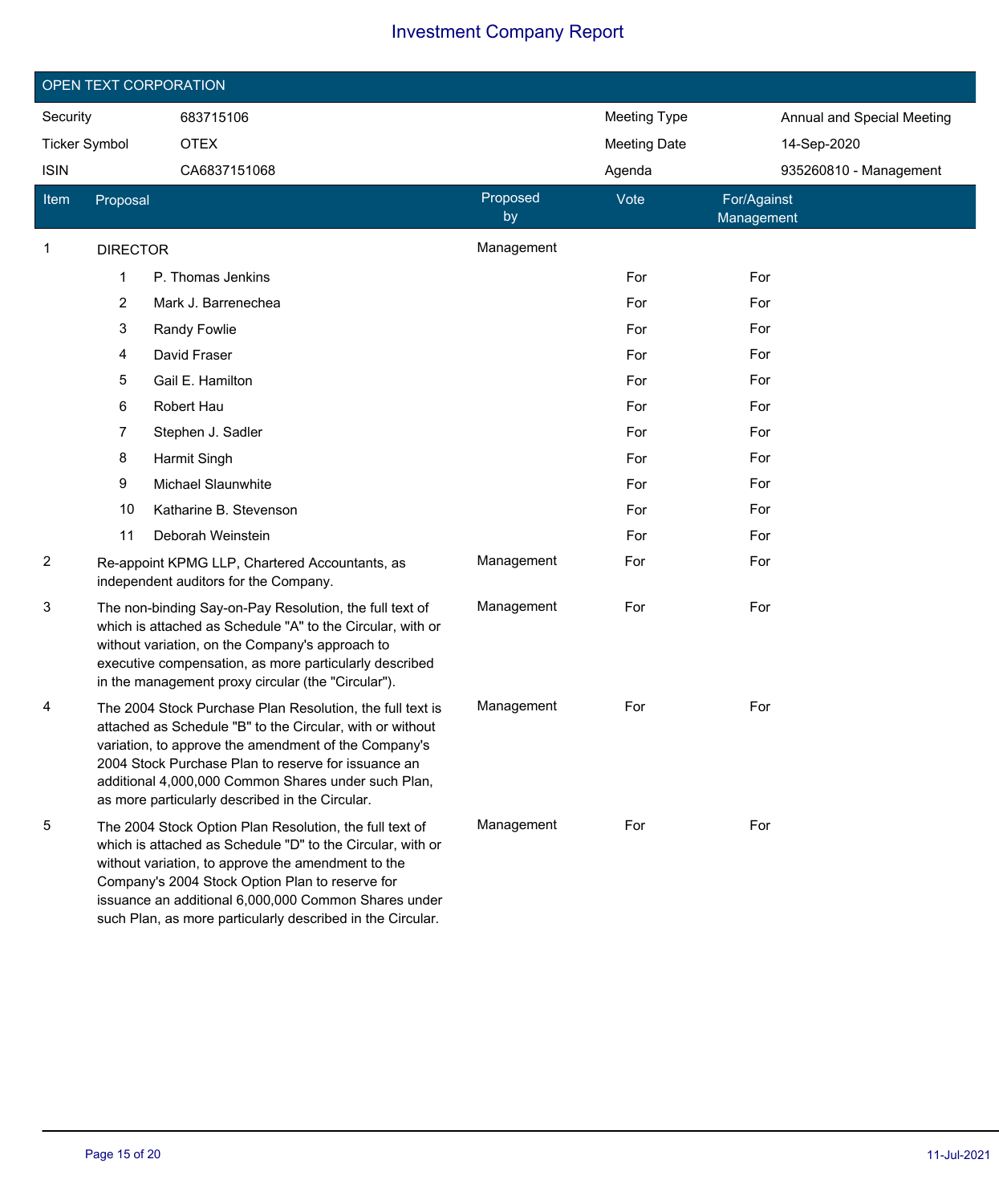|                      |                                                                                                                                                                           | RESTAURANT BRANDS INTERNATIONAL INC.                                                                                                                                        |                |                     |                           |
|----------------------|---------------------------------------------------------------------------------------------------------------------------------------------------------------------------|-----------------------------------------------------------------------------------------------------------------------------------------------------------------------------|----------------|---------------------|---------------------------|
| Security             |                                                                                                                                                                           | 76131D103                                                                                                                                                                   |                | <b>Meeting Type</b> | Annual                    |
| <b>Ticker Symbol</b> |                                                                                                                                                                           | QSR                                                                                                                                                                         |                | <b>Meeting Date</b> | 16-Jun-2021               |
| <b>ISIN</b>          |                                                                                                                                                                           | CA76131D1033                                                                                                                                                                |                | Agenda              | 935418663 - Management    |
| Item                 | Proposal                                                                                                                                                                  |                                                                                                                                                                             | Proposed<br>by | Vote                | For/Against<br>Management |
| 1.                   | <b>DIRECTOR</b>                                                                                                                                                           |                                                                                                                                                                             | Management     |                     |                           |
|                      | 1                                                                                                                                                                         | <b>Alexandre Behring</b>                                                                                                                                                    |                | For                 | For                       |
|                      | $\overline{2}$                                                                                                                                                            | João M. Castro-Neves                                                                                                                                                        |                | For                 | For                       |
|                      | 3                                                                                                                                                                         | M. de Limburg Stirum                                                                                                                                                        |                | For                 | For                       |
|                      | 4                                                                                                                                                                         | Paul J. Fribourg                                                                                                                                                            |                | For                 | For                       |
|                      | 5                                                                                                                                                                         | Neil Golden                                                                                                                                                                 |                | For                 | For                       |
|                      | 6                                                                                                                                                                         | Ali Hedayat                                                                                                                                                                 |                | For                 | For                       |
|                      | 7                                                                                                                                                                         | Golnar Khosrowshahi                                                                                                                                                         |                | For                 | For                       |
|                      | 8                                                                                                                                                                         | Marc Lemann                                                                                                                                                                 |                | For                 | For                       |
|                      | 9                                                                                                                                                                         | Jason Melbourne                                                                                                                                                             |                | For                 | For                       |
|                      | 10                                                                                                                                                                        | Giovanni (John) Prato                                                                                                                                                       |                | For                 | For                       |
|                      | 11                                                                                                                                                                        | Daniel S. Schwartz                                                                                                                                                          |                | For                 | For                       |
|                      | 12                                                                                                                                                                        | Carlos Alberto Sicupira                                                                                                                                                     |                | For                 | For                       |
| 2.                   | Approval, on a non-binding advisory basis, of the<br>compensation paid to named executive officers.                                                                       |                                                                                                                                                                             | Management     | For                 | For                       |
| 3.                   | years).                                                                                                                                                                   | Approval, on a non-binding advisory basis, the frequency<br>of the future shareholder votes on the compensation of<br>the named executive officers (every one, two or three | Management     | 1 Year              | For                       |
| 4.                   | Appoint KPMG LLP as our auditors to serve until the<br>close of the 2022 Annual Meeting of Shareholders and<br>authorize our directors to fix the auditors' remuneration. |                                                                                                                                                                             | Management     | For                 | For                       |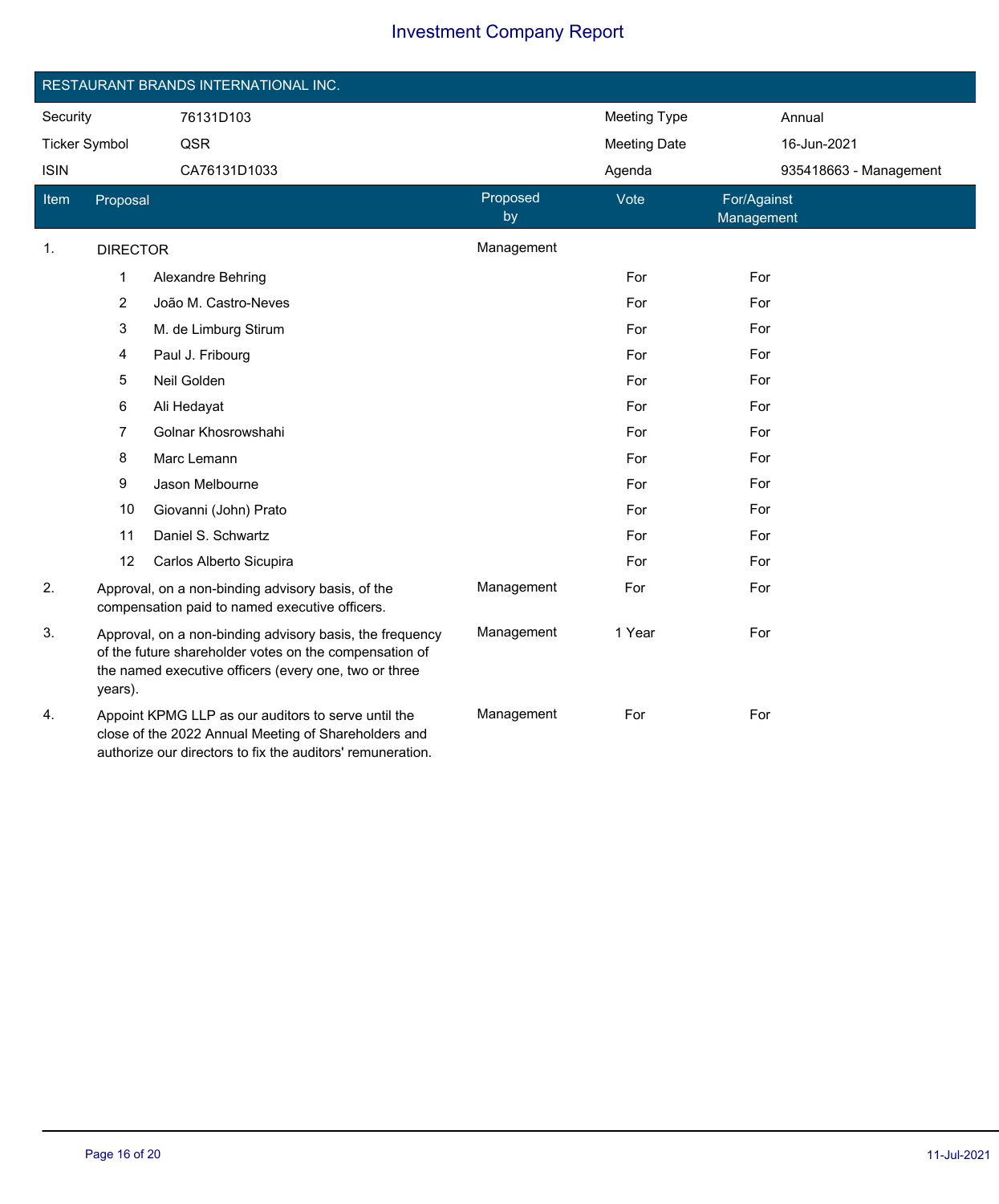| SAPUTO INC.          |                                                                                                                                                    |                         |                |                     |                           |
|----------------------|----------------------------------------------------------------------------------------------------------------------------------------------------|-------------------------|----------------|---------------------|---------------------------|
| Security             |                                                                                                                                                    | 802912105               |                | <b>Meeting Type</b> | Annual                    |
| <b>Ticker Symbol</b> |                                                                                                                                                    | <b>SAPIF</b>            |                | <b>Meeting Date</b> | 06-Aug-2020               |
| <b>ISIN</b>          |                                                                                                                                                    | CA8029121057            |                | Agenda              | 935241961 - Management    |
| Item                 | Proposal                                                                                                                                           |                         | Proposed<br>by | Vote                | For/Against<br>Management |
| $\mathbf{1}$         | <b>DIRECTOR</b>                                                                                                                                    |                         | Management     |                     |                           |
|                      | 1                                                                                                                                                  | Lino Saputo, Jr.        |                | For                 | For                       |
|                      | $\overline{c}$                                                                                                                                     | Louis-Philippe Carrière |                | For                 | For                       |
|                      | 3                                                                                                                                                  | Henry E. Demone         |                | For                 | For                       |
|                      | 4                                                                                                                                                  | Anthony M. Fata         |                | For                 | For                       |
|                      | 5                                                                                                                                                  | Annalisa King           |                | For                 | For                       |
|                      | 6                                                                                                                                                  | Karen Kinsley           |                | For                 | For                       |
|                      | 7                                                                                                                                                  | <b>Tony Meti</b>        |                | For                 | For                       |
|                      | 8                                                                                                                                                  | Diane Nyisztor          |                | For                 | For                       |
|                      | 9                                                                                                                                                  | Franziska Ruf           |                | For                 | For                       |
|                      | 10                                                                                                                                                 | Annette Verschuren      |                | For                 | For                       |
| 2                    | Appointment of Deloitte LLP as auditors of the Company<br>for the ensuing year and authorizing the directors to fix<br>the auditors' remuneration. |                         | Management     | For                 | For                       |
| 3                    | The adoption of an advisory non-binding resolution in<br>respect of the Company's approach to executive<br>compensation.                           |                         | Management     | For                 | For                       |
| 4                    | Shareholder Proposal Number One Incorporation of<br>Environmental, Social and Governance (ESG) factors in<br>executive compensation.               |                         | Shareholder    | Against             | For                       |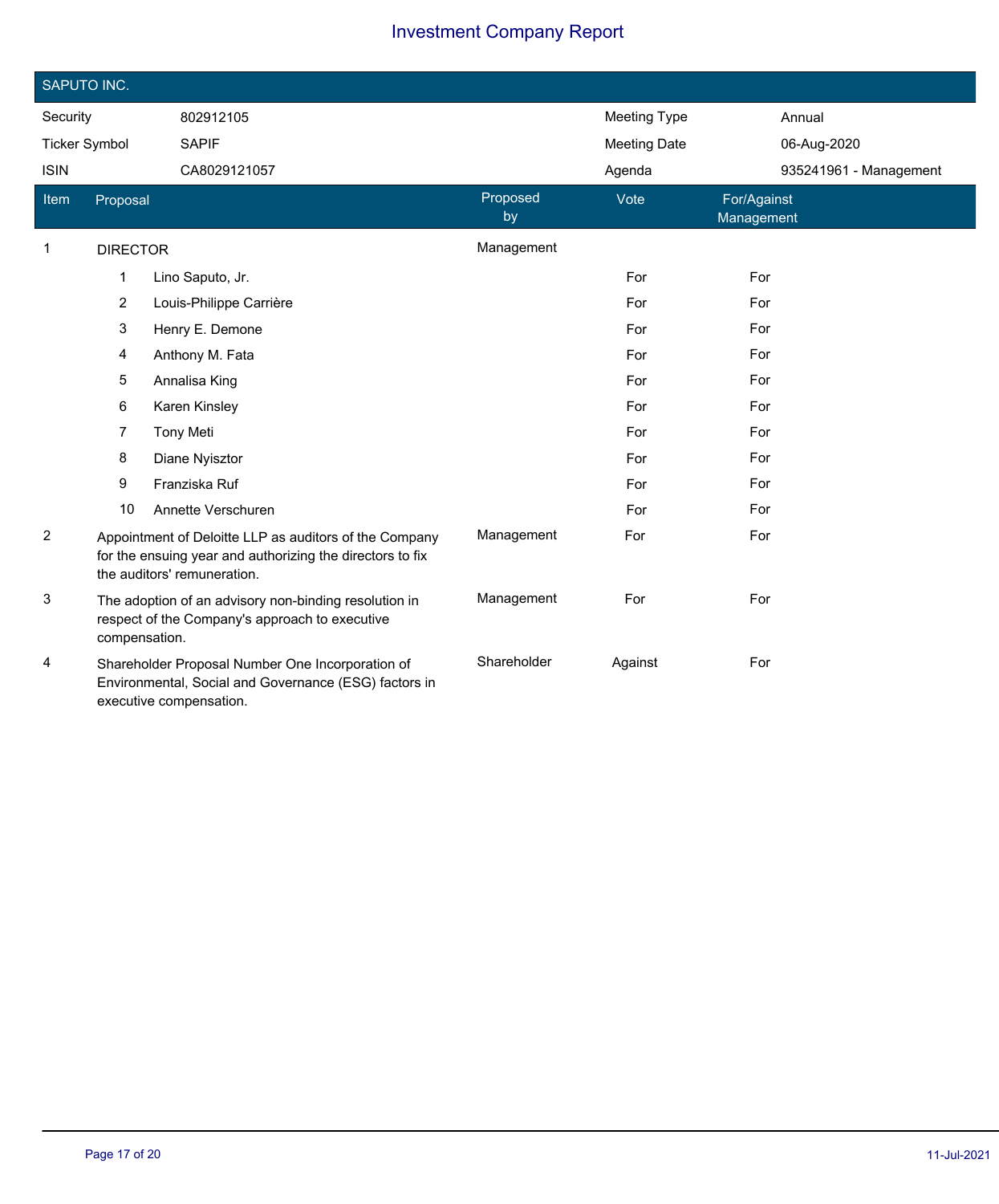|                      | <b>SUNCOR ENERGY INC.</b>                                                                                                                                                                                        |                                                                                   |                |                     |                           |
|----------------------|------------------------------------------------------------------------------------------------------------------------------------------------------------------------------------------------------------------|-----------------------------------------------------------------------------------|----------------|---------------------|---------------------------|
| Security             |                                                                                                                                                                                                                  | 867224107                                                                         |                | <b>Meeting Type</b> | Annual                    |
| <b>Ticker Symbol</b> |                                                                                                                                                                                                                  | SU                                                                                |                | <b>Meeting Date</b> | 04-May-2021               |
| <b>ISIN</b>          |                                                                                                                                                                                                                  | CA8672241079                                                                      |                | Agenda              | 935356154 - Management    |
| Item                 | Proposal                                                                                                                                                                                                         |                                                                                   | Proposed<br>by | Vote                | For/Against<br>Management |
| 1                    | <b>DIRECTOR</b>                                                                                                                                                                                                  |                                                                                   | Management     |                     |                           |
|                      | 1                                                                                                                                                                                                                | Patricia M. Bedient                                                               |                | For                 | For                       |
|                      | $\overline{2}$                                                                                                                                                                                                   | John D. Gass                                                                      |                | For                 | For                       |
|                      | 3                                                                                                                                                                                                                | Russell K. Girling                                                                |                | For                 | For                       |
|                      | 4                                                                                                                                                                                                                | Jean Paul Gladu                                                                   |                | For                 | For                       |
|                      | 5                                                                                                                                                                                                                | Dennis M. Houston                                                                 |                | For                 | For                       |
|                      | 6                                                                                                                                                                                                                | Mark S. Little                                                                    |                | For                 | For                       |
|                      | 7                                                                                                                                                                                                                | Brian P. MacDonald                                                                |                | For                 | For                       |
|                      | 8                                                                                                                                                                                                                | Maureen McCaw                                                                     |                | For                 | For                       |
|                      | 9                                                                                                                                                                                                                | Lorraine Mitchelmore                                                              |                | For                 | For                       |
|                      | 10                                                                                                                                                                                                               | Eira M. Thomas                                                                    |                | For                 | For                       |
|                      | 11                                                                                                                                                                                                               | Michael M. Wilson                                                                 |                | For                 | For                       |
| 2                    |                                                                                                                                                                                                                  | Appointment of KPMG LLP as auditor of Suncor Energy<br>Inc. for the ensuing year. | Management     | For                 | For                       |
| 3                    | To consider and, if deemed fit, approve an amendment to<br>the Suncor Energy Inc. Stock Option Plan to increase the<br>number of common shares reserved for issuance<br>thereunder by 15,000,000 common shares.  |                                                                                   | Management     | For                 | For                       |
| 4                    | To consider and, if deemed fit, approve an advisory<br>resolution on Suncor's approach to executive<br>compensation disclosed in the Management Proxy<br>Circular of Suncor Energy Inc. dated February 24, 2021. |                                                                                   | Management     | For                 | For                       |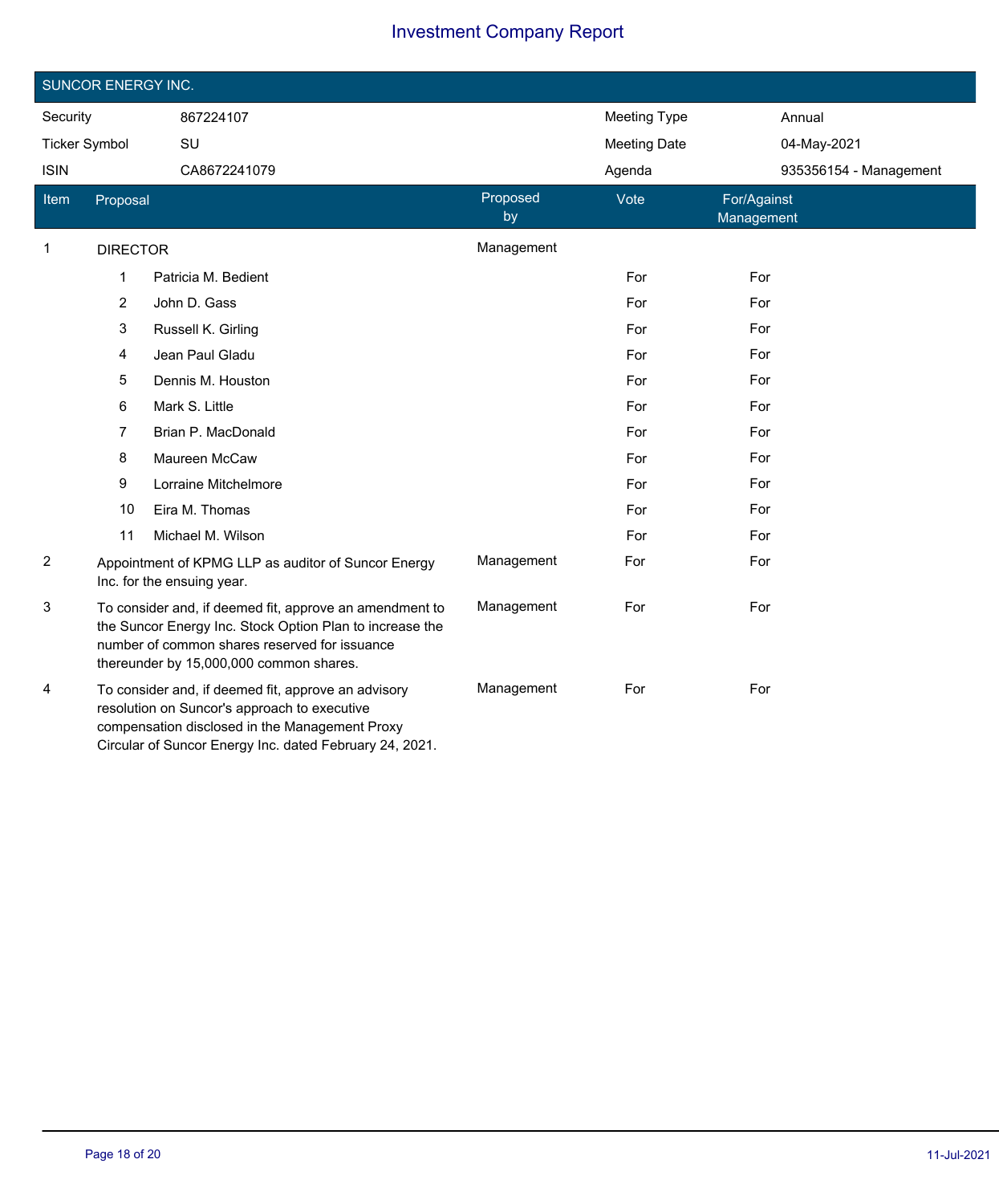| <b>WEST FRASER TIMBER CO. LTD.</b> |                       |                                                                                                                                                                                                                                                                                                                                                                                                                                                                                                                                                              |                |                     |                           |                        |  |
|------------------------------------|-----------------------|--------------------------------------------------------------------------------------------------------------------------------------------------------------------------------------------------------------------------------------------------------------------------------------------------------------------------------------------------------------------------------------------------------------------------------------------------------------------------------------------------------------------------------------------------------------|----------------|---------------------|---------------------------|------------------------|--|
| Security                           |                       | 952845105                                                                                                                                                                                                                                                                                                                                                                                                                                                                                                                                                    |                | <b>Meeting Type</b> |                           | Special                |  |
| <b>Ticker Symbol</b>               |                       | <b>WFTBF</b>                                                                                                                                                                                                                                                                                                                                                                                                                                                                                                                                                 |                | <b>Meeting Date</b> |                           | 19-Jan-2021            |  |
| <b>ISIN</b>                        |                       | CA9528451052                                                                                                                                                                                                                                                                                                                                                                                                                                                                                                                                                 |                | Agenda              |                           | 935319790 - Management |  |
| Item                               | Proposal              |                                                                                                                                                                                                                                                                                                                                                                                                                                                                                                                                                              | Proposed<br>by | Vote                | For/Against<br>Management |                        |  |
| $\mathbf{1}$                       | Appendix A thereto.   | The Share Issuance Resolution: to authorize the<br>issuance by the Company of such number of common<br>shares in the capital of the Company ("West Fraser<br>Shares") as is necessary to acquire 100% of the issued<br>and outstanding common shares in the capital of Norbord<br>Inc. ("Norbord"), pursuant to the arrangement agreement<br>dated November 18, 2020 between the Company and<br>Norbord, as more fully described in the accompanying<br>management information circular, and such Share<br>Issuance Resolution being in the form attached as | Management     | For                 | For                       |                        |  |
| $\overline{2}$                     | information circular. | The Stock Option Plan Amendment Resolution: to amend<br>the Company's stock option plan (the "Stock Option<br>Plan") to increase the number of West Fraser Shares that<br>may be allotted for issuance pursuant to the exercise of<br>options under the Stock Option Plan by 1,000,000 West<br>Fraser Shares, such amendment to the Stock Option<br>Plan being described in, and such Stock Option Plan<br>Amendment Resolution being in the form attached as<br>Appendix B to, the accompanying management                                                  | Management     | For                 | For                       |                        |  |

Ī